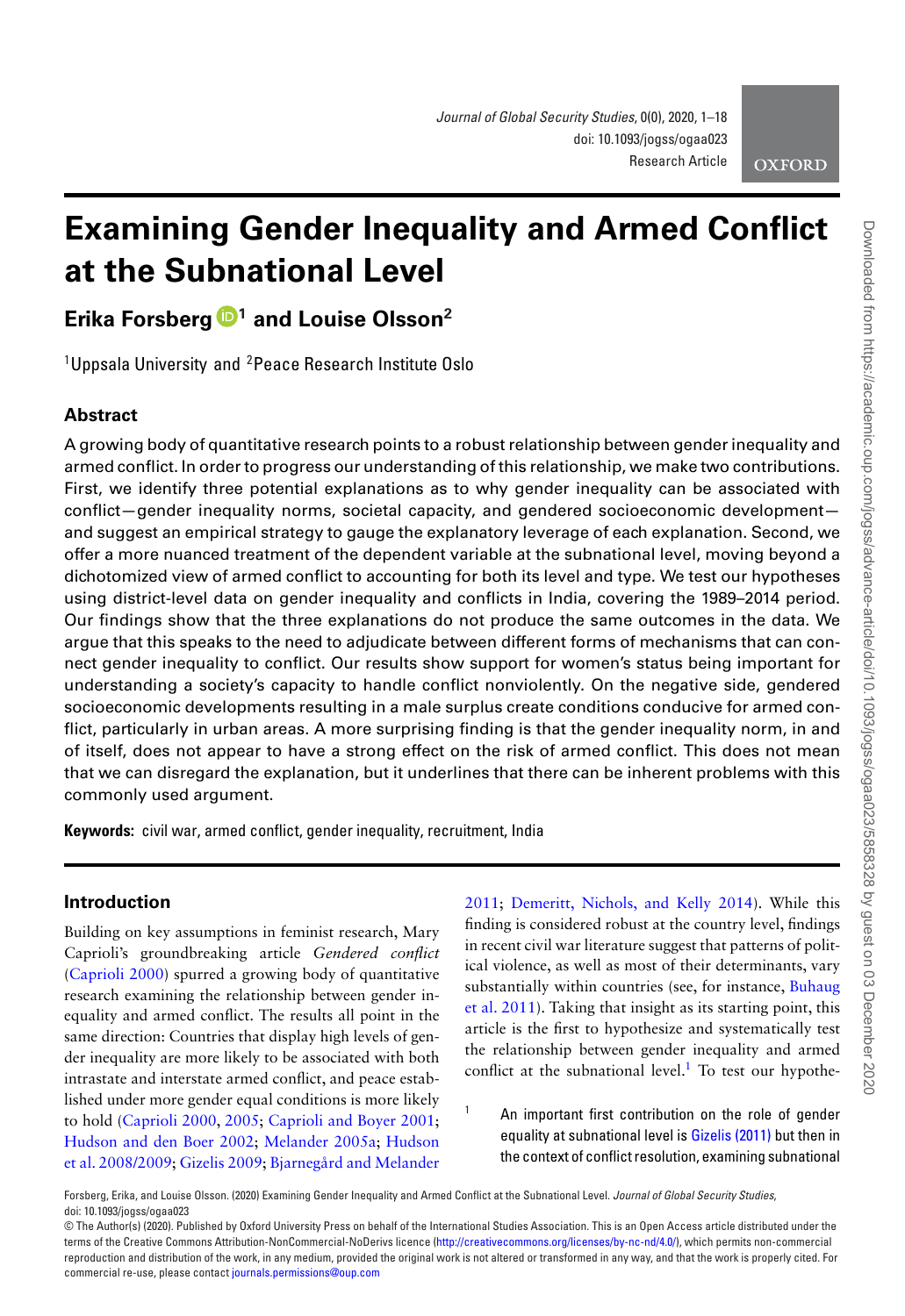ses, we use district-level data on gender inequality and armed conflicts in India, covering the 1989–2014 period. This data is well suited because India has substantial variation on different gender inequality indicators at the subnational level, although, as we will discuss, indicators must be selected carefully to avoid generalizing from context-specific traits[.2](#page-1-0) Furthermore, the country has a considerable within-country variation in terms of insurgencies and other types of localized armed conflicts enabling in-depth analysis.

We seek to make two important contributions. First, we identify and operationalize different explanations for how gender inequality relates to violence. Previous research often implicitly or indirectly suggests varying forms of explanations for why gender inequality can affect the risk of armed conflict. Examining the relationship at the subnational level allows us to begin to identify and tease out these different mechanisms. In our reading of the literature, there are at least three separate clusters of explanations: (1) *Norms,* which suggests that high levels of conflict in areas dominated by severe forms of gender inequality norms are a result of violence being considered a legitimate tool to address conflict; (2) *Societal capacity,* where the explanation is that gender equality implies a higher investment in women, which entails higher levels of social networks and resources, which enables the society to handle conflicts more peacefully; and (3) *Gendered socioeconomic development,* which suggests that certain socioeconomic developments make more young men available for recruitment into armed groups, therefore explaining why we see more armed conflict in some areas compared to others. Although all three explanations revolve around gender inequality, they propose different mechanisms for how it can be related to violent conflict. Further, these different mechanisms underscore the argument by [Goldstein \(2001\)](#page-17-3) that gender should not be considered as synonymous with women, but rather as an interactive concept in which men and masculine roles also play a key role. To successfully investigate the explanatory power of each of these mechanisms, it must be possible to effectively differentiate between them by identifying which indicators are associated with which mech-

variation in levels of cooperation and conflict during the UN peacebuilding missions in Sierra Leone and Liberia. <sup>2</sup> Whereas India does display some gender inequality

<span id="page-1-0"></span>traits that are more uncommon, such as the issue of unbalanced sex ratios in some geographical areas, many gender inequality indicators follow quite similar trends as in many other countries. Focusing on these traits, we find this case to be useful for improving our understanding of gender inequality and the risk of political violence. anism. This means that while earlier research has relied on various combinations of the same indicators—such as women in parliament, fertility rates, access to education, and women's participation in the labor force—regardless of what mechanism they have put forward, we make an additional contribution by suggesting indicators for each of the mechanisms.

Second, we offer a more nuanced treatment of the dependent variable, moving beyond a dichotomized view of armed conflict. Nuancing the armed conflict variable can further improve our ability to differentiate between the mechanisms at play. In this study, we differentiate between both the type of subnational conflict and the [magnitude of violence. Data from the](#page-17-4) Uppsala Conflict Data Program (UCDP; 2018) show that there is substantial variation in what form armed conflict takes at the subnational level. It can be either state based, i.e., involving the state military and at least one other organized armed group where the incompatibility is government or territory; or it can be non-state based, involving at least two organized armed groups, neither of which is the government of a state [\(Pettersson and Eck 2018\)](#page-17-5). The latter category is somewhat broader, additionally capturing conflicts and organized violence that are less costly and require a lower degree of organization, for example, riots [\(Sundberg, Eck, and Kreutz 2012\)](#page-17-6)[.3](#page-1-1)

The article proceeds in the following manner: We begin by teasing out the three clusters of explanations for the correlation between gender inequality and armed conflict—identifying the mechanisms proposed by each cluster, and formulating specific hypotheses based on each mechanism. Then, we present our approach to finding valid indicators to test each hypothesis, including the use of the nuanced dependent variable. We then proceed to test them on the district-level data on India. This test shows strong support for both the societal capacity and socioeconomic development explanations. Surprisingly, however, we do not find that the gender inequality norm, in and of itself, has an effect on the risk of armed conflict. This does not mean that we can disregard the explanation, or that it is not interacting with the other mechanisms, but it underlines that there might be inherent problems with how this argument is most commonly understood and used in research today. The article then concludes with suggestions for how the three explanations could be further investigated and some observations on the implications for future research.

<span id="page-1-1"></span> $3$  UCDP also collects data on a third type of violence one-sided violence against civilians. In this article, however, we focus on how gender equality may increase the risk of violent conflict *between* actors.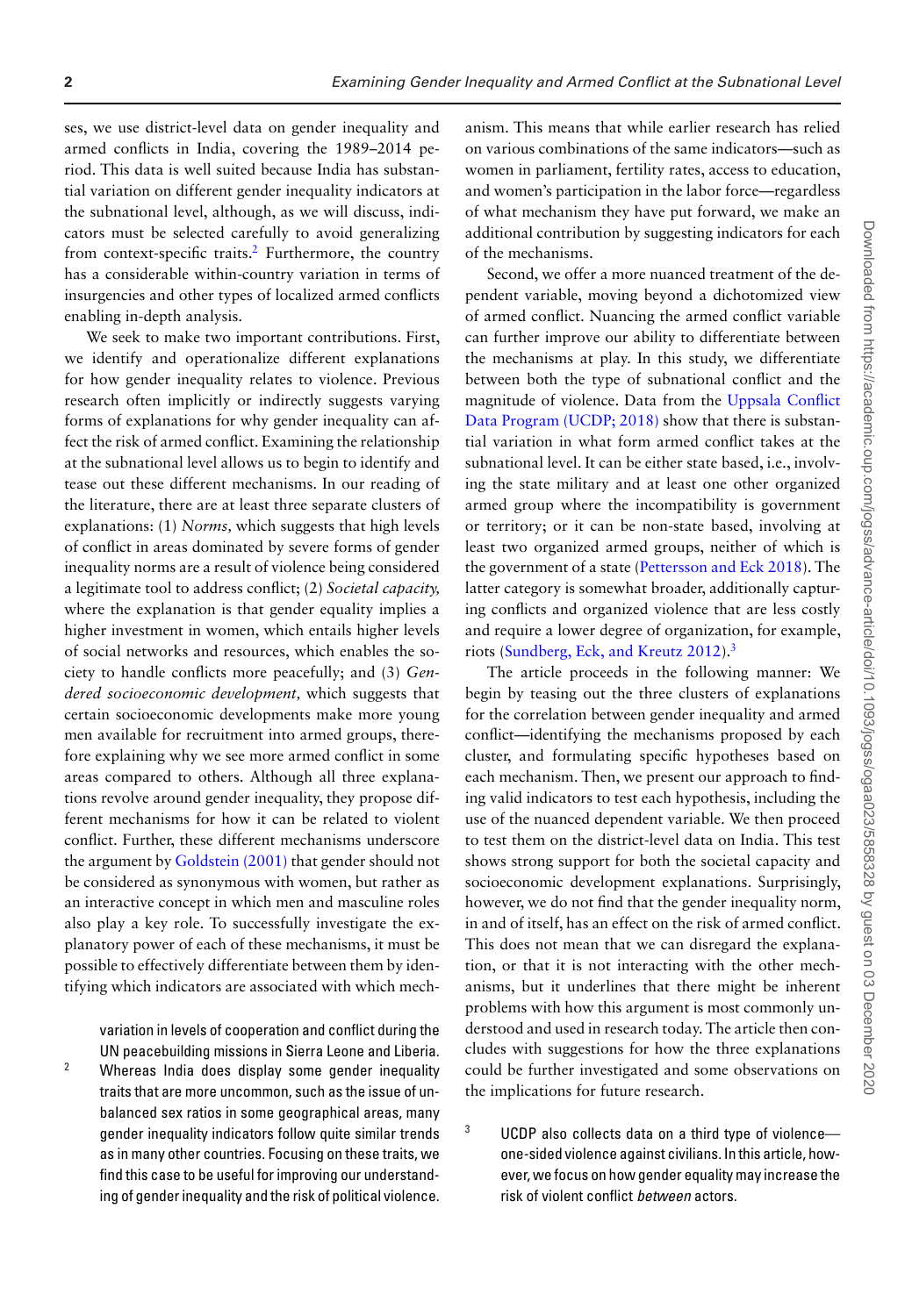#### **Teasing out the Three Explanations**

In starting to identify why gender inequality can affect armed conflict, we take as our starting point Melander's (2005a) [observation that we need to "disentangle" the](#page-17-1) complex content of gender inequality in order to progress our understanding. One key element is the presence of *gender norms* that assign different values and stereotypical expectations to men (masculinity) and women (femininity), and where masculinity and male roles are generally given a higher value. In much previous research, the norm is assumed to have an explanatory capacity in and of itself on the risk of armed conflict (for a discussion, see [Melander 2005a;](#page-17-1) Bjarnegård, Brounéus, and [Melander 2017\). However, some studies appear to rather](#page-16-8) focus on key elements of gender inequality that entail an unequal distribution (to men's advantage) of power and other material and immaterial resources. In previous research, a more equal distribution is seen as a sign of a higher *societal capacity* that can explain a more peaceful society [\(Regan and Paskeviciute 2003;](#page-17-7) [Gizelis 2009,](#page-16-3) [2011\)](#page-16-7). This distribution can follow from the value assigned to men compared to women, but it could also be the result of political or socioeconomic developments that have different effects for men and women.Moreover, certain *gendered socioeconomic developments* could potentially explain an increased conflict risk through affecting the opportunity for military organizations to recruit by creating a male surplus [\(Hudson and den Boer 2002\)](#page-17-0). For instance, balanced sex ratios in a region can result from the absence of the son preference norm, or an active policy of banning and punishing sex determination tests, and hence indicate relative equal gender norms. However, balanced sex ratios in a region could potentially just as well result from a lower development in the area, i.e., that sex determination is either not offered or that most people cannot afford such tests, even under conditions of gender unequal norms. Finally, the sex ratio balance in a region could be the effect of men migrating to urban centers to find work due to altered economic conditions while women remain in the rural areas (Hudson [et al. 2008/2009\). Thus, we identify three main clusters of](#page-17-2) explanations—gender inequality norms, societal capacity, and gendered socioeconomic development—that appear to be the more dominant in previous research. Let us now look closer at these in order to identify and refine them into explanations that can be hypothesized.

#### Hypothesizing Gender Inequality Norms

The gender norm cluster of explanations is quite prevalent in existing research and suggests that the more unequal the gender norms, the greater the likelihood of armed conflict. This explanation is one of the most cohesive, focusing on one central pathway. As gender is one of the most dominant organizing principles in all societies and the level of inequality varies greatly in this relationship, it has been argued that the treatment of women in highly unequal societies may serve as a blueprint for how grievances by other "outgroups" are perceived (see, for example, [Peterson 1992;](#page-17-8) [Tickner 1992;](#page-17-9) [Reardon 1996;](#page-17-10) [Caprioli 2000,](#page-16-0) [2005;](#page-16-1) [Caprioli and Boyer 2001;](#page-16-2) Goldstein 2001; [Hudson and den Boer 2002,](#page-17-3) [2012;](#page-17-11) Den Boer and Hudson 2004; [Melander 2005a,](#page-17-1) [2005b;](#page-17-12) Hudson et al. 2008/2009; [Gizelis 2009,](#page-16-3) [2011\). As noted by](#page-17-2) Caprioli [\(2005, 163\), "norms of intolerance and inequality should](#page-16-1) have an incendiary impact on domestic and international behavior by legitimizing violence as a tool of conflict resolution." Using the psychological concept of oth[ering, Hudson and colleagues \(Hudson and den Boer](#page-17-0) 2002, [2012;](#page-17-11) [Hudson et al. 2008/2009\)](#page-17-2) suggest that in highly patriarchal societies, where children grow up seeing women being dominated and controlled by men, they are provided with a template where violence and domination is considered normal. A cornerstone of this line of thinking originates in feminist research—that these norms build on patriarchal structures and standpoints. In its most extreme form, patriarchy entails "a fundamental dichotomization between "us" and "them," namely between men and women, and a hierarchical power relationship privileging men. The othering of women means that they are devalued, deprived of privileges, and [controlled, relative to men" \(Bjarnegård, Brounéus, and](#page-16-8) Melander 2017, 751).

Evidence also suggests that norms of intolerance correlate; for example, survey-based studies at the individual level show a correlation between sexist and racist attitudes (see, for example, [Henley and Pincus 1978\)](#page-17-13) and between supporting masculine violence and war violence [\(Sundberg 2014\)](#page-17-14). In contrast, [Schaftenaar \(2017\)](#page-17-15) finds support for her test of the hypothesis that more gender equal norms rather seem to result in more peaceful manners to address conflict, arguing that this is because more gender equal norms tend to coincide with more nonviolent norms also at the social level (see also Best, [Shair-Rosenfield, and Wood 2019\). Hence, the level of](#page-16-10) gender inequality can be considered as capturing how a society deals with existing grievances, that is, how elites deal with horizontal differences between groups. This would be a relevant explanation also for localized conflict where the acceptance of the use of violence to resolve local disputes is even more salient than in other parts of the country or external to the state.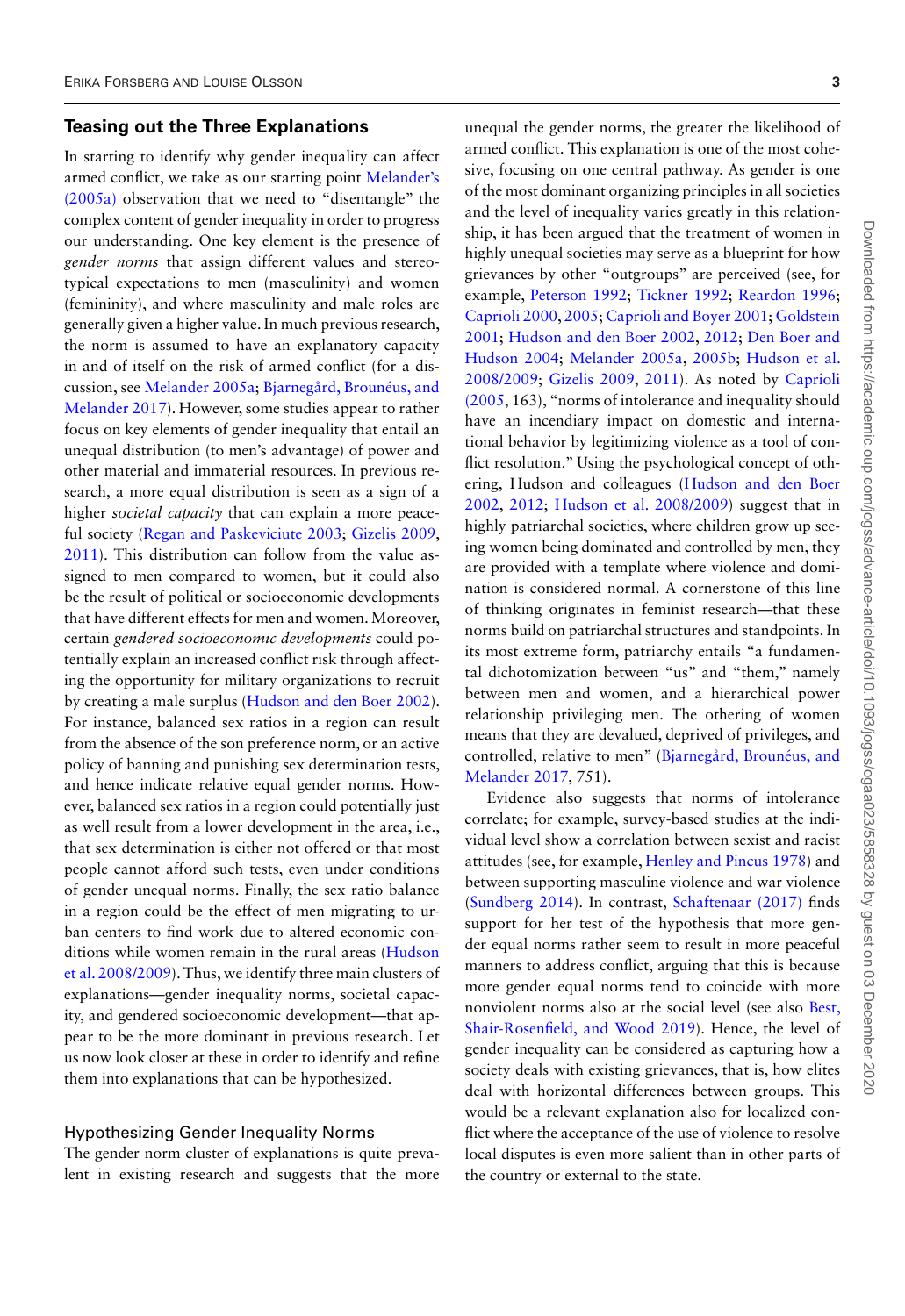**H1:** *Areas with more unequal gender norms are more likely to experience armed conflict.*

#### Hypothesizing Societal Capacity

At its basis, the societal capacity cluster proposes that a higher investment in women entails higher levels of networks and resources, which enables a society to handle existing conflicts more peacefully. This cluster suggests two potential pathways in which gender inequality can affect armed conflict, both relating to investments in women resulting in broader positive effects for society. The first is based on the original inspiration for the argument that comes from the related field of conflict relapse. [Gizelis \(2009,](#page-16-3) [2011\)](#page-16-7) argues that preventing the relapse to war is easier under conditions where the degree of women's empowerment is higher as this entails a higher degree of societal capacity that international peacebuilding efforts can tap into to strengthen the probability for success. The main argument is that higher levels of investment in women through education and they having access to more resources result in a greater societal capacity to influence, create and uphold networks—both vertical and horizontal—among a larger part of society. She argues that these capacities can be used to forward peace and create other means to resolve conflict. Hence, rather than excluding competent individuals by upholding patriarchal structures, the higher status of women indicates that there is more competence to draw from in a society. Relatedly, [Regan and Paskeviciute \(2003\)](#page-17-7) argue that, in a society with higher levels of gender equality, power is going to be more diffused. This can play out at the grass-roots level where networks of women can constitute a positive resource for peace [\(Gizelis 2011\)](#page-16-7). Liberia serves as an example where women organized across warring lines in order to influence and pressure the warring parties [\(Gizelis 2011\)](#page-16-7). On a similar note, recent work finds that increased female representation in national legislature makes it more likely that ongoing conflicts terminate by negotiated settlement. The reason is that a diverse political elite supposedly has a larger capacity to address the needs of excluded groups and repre[sents a broader set of finding nonviolent solutions \(Best,](#page-16-10) Shair-Rosenfield, and Wood 2019). Conversely, a situation of gender inequality, Schaftenaar argues, means that public space might be restricted for women, which also influences the access to information and ability to form networks [\(Schaftenaar 2017\)](#page-17-15).<sup>4</sup> To clarify, this explana-

<span id="page-3-0"></span><sup>4</sup> Her argument refers to women's ability to participate in mass protests but we argue that it can also be relevant for understanding aspects of societal capacity.

tion does not necessarily essentialize women as being inherently more peaceful than men. Women can be mobilized both for peace and as armed combatants (Wood [and Thomas 2017\). Rather, this explanation suggests that](#page-17-16) investing in more than just half of the population means that society will be strengthened.

The second pathway, as noted by a growing number of research articles, suggests that women's mobilization and organizations can directly affect state behavior [\(Dahlum and Wig 2018\)](#page-16-11). That is, that the link between gender inequality and armed conflict may be, in part, indirect or conditioned upon the strengthening of societal institutions. [Bussmann \(2007\)](#page-16-12) notes that a higher engagement of women in various societal sectors including politics, due to higher education levels and activity in the labor force, will work to constrain government behavior and strengthen state capacity and governance. Strengthened state capacity and governance are in turn associated with peace. Similarly, several researchers find interaction effects with democracy, suggesting that democracies are more peaceful than non-democracies only when inter[acted with gender equality \(Bjarnegård and Melander](#page-16-4) 2011; [Dahlum and Wig 2018\)](#page-16-11). While it is possible that such variations in part can be related to variation in norms, this explanation still indicates a separate role of capacity for conflict risk and how investment in women plays into such scenarios. Based on the above, we hence suggest that higher levels of investment in women are associated with less armed conflict.

**H2:** *Areas with higher levels of investment in women are less likely to experience armed conflict.*

#### Hypothesizing Gendered Socioeconomic Development

The gendered socioeconomic explanation suggests that certain forms of development can result in an improved recruitment pool for military organizations. Although some rebel groups involve women in fighting capacity (for an overview, see [Wood and Thomas 2017\)](#page-17-16), men do constitute the absolute majority of those who fight in armed conflict [\(Goldstein 2001;](#page-17-3) [Bjarnegård et al. 2015;](#page-16-13) [Melander 2015\)](#page-17-17). That said, it is crucial to acknowledge that this number constitutes a very small minority. The majority of men are not willing to use violence, even in areas affected by armed conflict. Hence, ever since [Gurr \(1970\)](#page-17-18) asked why some men rebel (and implied why the majority do not), systematic research has considered questions concerning recruitment as critical. The gendered socioeconomic development explanation here suggests a pathway where it is central to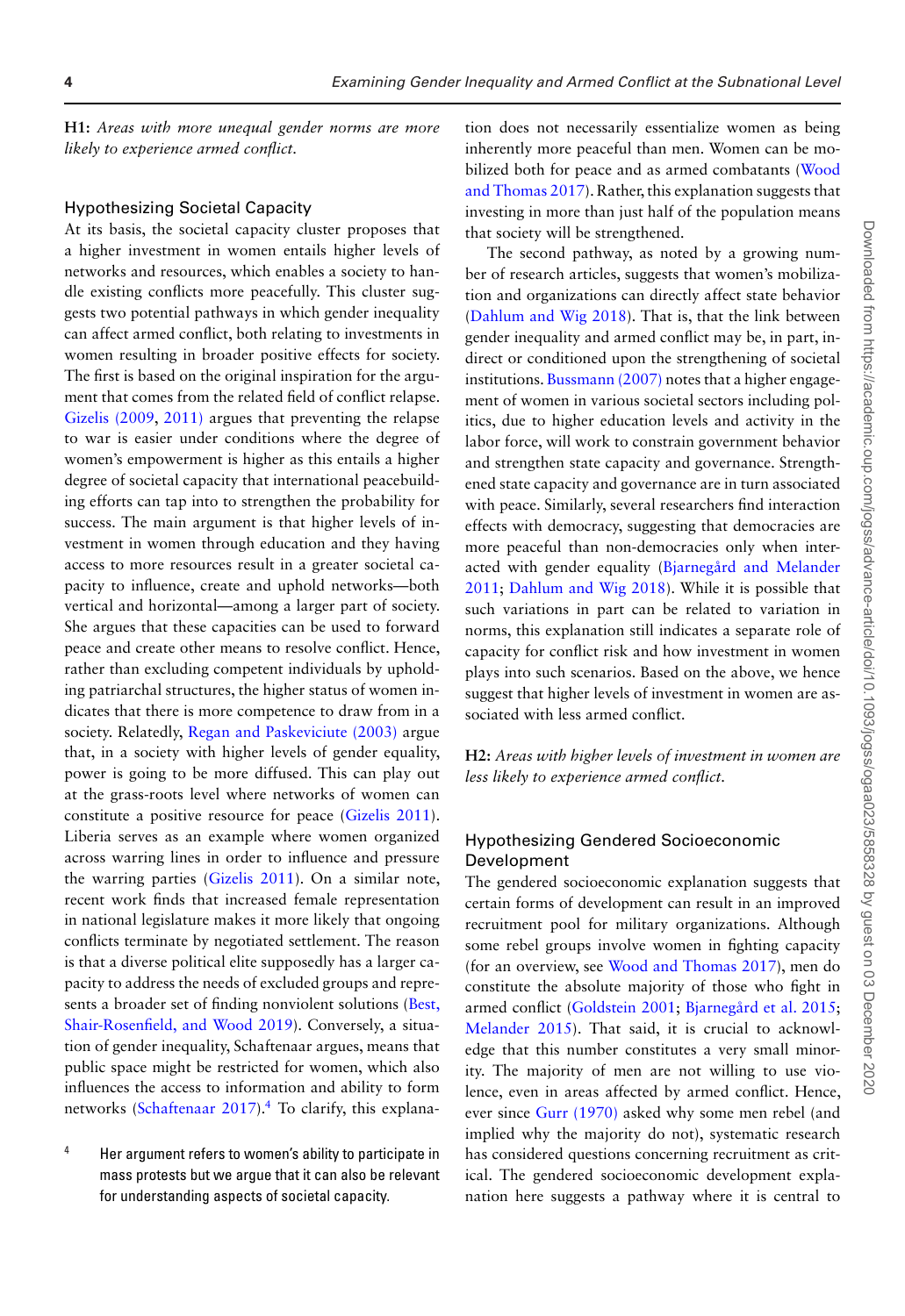understand under what conditions some, particularly young, men still decide to join a military organiza[tion \(](#page-16-8)[Bjarnegård et al. 2015](#page-16-13)[;](#page-16-8) Bjarnegård, Brounéus, and Melander 2017).

More specifically, [Eck \(2009\)](#page-16-14) argues that while access to men constitutes a primary resource for a potential rebel group's ability to fight, recruitment remains a key strain on their very limited resources. Identifying likely candidates for recruitment is difficult and time consuming, making factors that can facilitate it central. This explanation for the connection between gender and armed conflict therefore zooms in on the fact that certain socioeconomic trends have different average effects for men and women due to their different roles in society. If placed in the context of research on recruitment, these trends can be considered as conducive to military groups obtaining and maintaining sufficient access to manpower resources. Most notably, [Hudson et al. \(2008/2009\)](#page-17-2) have argued that a society characterized by gender inequality in the form of a persistent and strong son preference may end up with a large male surplus conducive to eas[ing recruitment. This is supported empirically by](#page-17-19) Urdal (2008) who finds that Indian states with large youth bulges are increasingly prone to armed conflict, particularly so when coupled with a large male population. The mere size of the cohort of young men in an area means a potentially larger recruitment pool. Moreover, it is likely that a large surplus of young men also means that there are more individuals with low opportunity costs for joining an armed group. We therefore propose that an excess of young men will be associated with more armed conflict.

#### **H3a:** *Areas with severe demographic imbalances in the form of a surplus of young men are more likely to experience armed conflict.*

Previous research suggests that the effect of a young male surplus may be even more pronounced under certain circumstances, proposing two potential pathways through urban proportion and unemployment. According to [Hudson et al. \(2008/2009\),](#page-17-2) recruitment can be facilitated in conditions where men have left rural areas and live in cities. There, they can be easier to identify and target in recruitment campaigns. Early research focusing on migration, urbanization, and armed conflict more broadly also suggested that particularly migrating men could be more vulnerable to recruitment due to risk of economic marginalization and problems of adapting to an urban setting [\(Gizewski and Homer-Dixon 1995\)](#page-16-15). If so, this could further decrease the cost for recruitment for military groups. While previous research has found the

opposite result in that urban environments can arguably be places of more tolerant and cosmopolitan values [\(Buhaug and Urdal 2013\)](#page-16-16), under conditions where many men are not able to find a spouse or a job, Hudson et al. (2008/2009) [suggest that the likelihood of men joining](#page-17-2) armed groups could increase as they have few viable alternatives to raising income (again, lower opportunity costs). For example, it could imply that young men gather and organize into groups or "gangs" through which information campaigns can be directed. This can be particularly so if men are unable to fulfill traditional gender roles, i.e., are unable to marry as they exist outside of traditional networks that could enable such connections, [or are too poor to be able to afford marriage \(Hudson](#page-17-2) et al. 2008/2009; [Urdal 2008;](#page-17-19) [Mokuwa et al. 2011\)](#page-17-20). Hence, it could speak to the potential role of masculinity. A similar argument to that of Urdal was raised by Toft [\(2003\), studying ethnic groups, who suggested that in](#page-17-21) urban centers, groups will also have greater access to media, economic resources, and networks, which will allow them to be more effective in terms of mobilizing and organizing for conflict. In other words, these socioeconomic effects could create conditions where a larger number of men with low opportunity costs are easier to recruit. Following these lines of thought, we propose two conditions where a young male surplus may be particularly conducive to violence: in urban areas (Hypothesis 3b) and when coupled with high male unemployment (Hypothesis 3c).

**H3b:** *Areas with severe demographic imbalances in the form of a young male surplus are more likely to experience armed conflict, especially in highly urbanized areas.*

**H3c:** *Areas with severe demographic imbalances in the form of a young male surplus are more likely to experience armed conflict, especially in areas with high male unemployment.*

#### **Research Design and Identifying Indicators**

For the purpose of this article, we have compiled a time series dataset composed of all districts in India for the time period 1989–2014. In order to test the explanations at the subnational level, we then proceed to identify indicators that can differentiate between the three explanations. In order to better understand the dynamics, our design also allows us to test the hypothesis on both statebased and non-state-based conflicts and on magnitude of violence.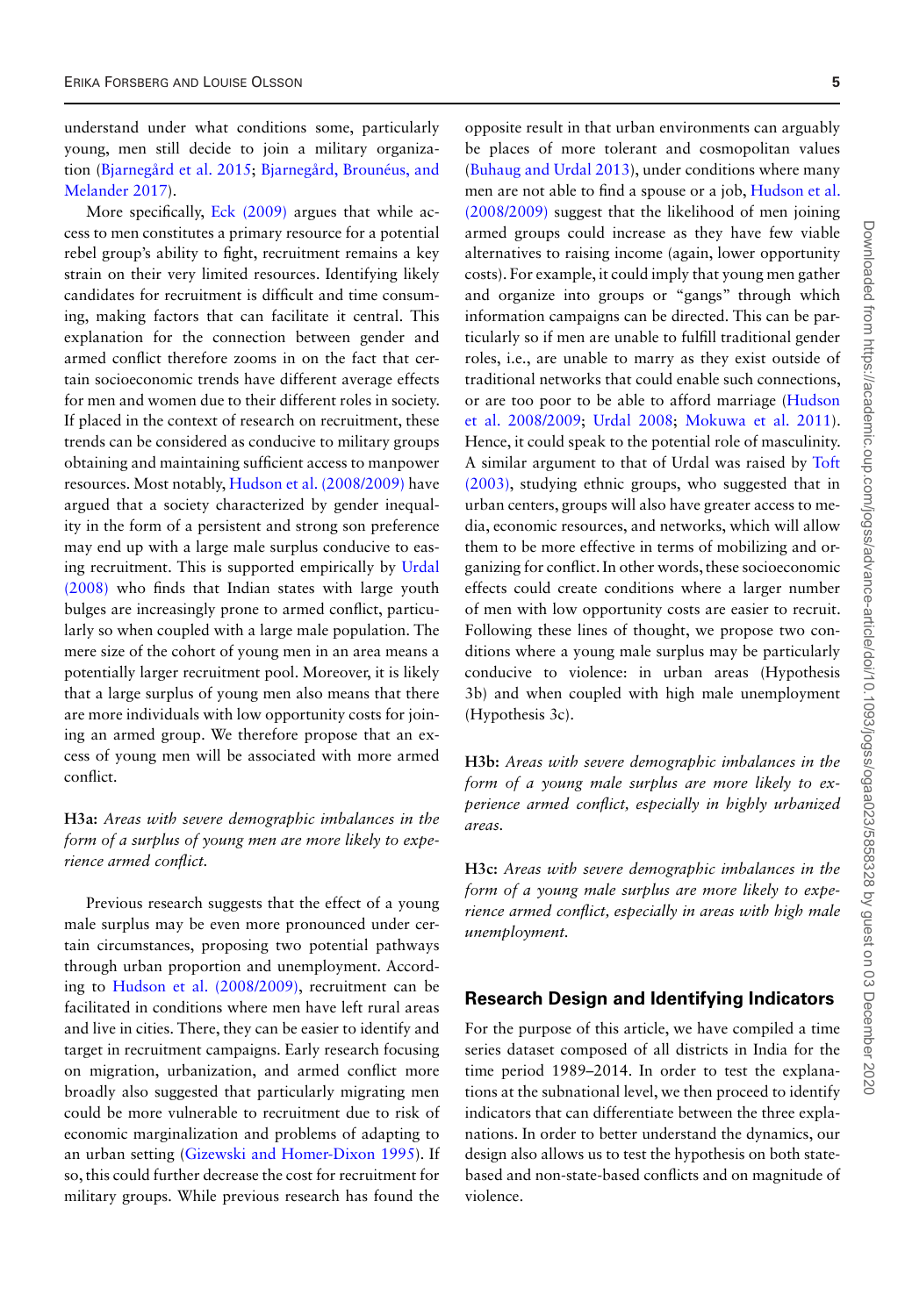#### Testing Gender Inequality and Armed Conflict at the Subnational Level in India

Information for the dataset is drawn primarily from [two data sources: \(1\) the three most recent](#page-16-17) Census of India (1991, [2001,](#page-16-18) [2011\)](#page-16-19) are used for measures of gender inequality and for some of the confounders, and (2) the UCDP Georeferenced Events Dataset (GED) is used for measures of armed conflict (Sundberg and Melander [2013\). All districts in India are included with separate ob](#page-17-22)servations for each year in the time period 1989–2014.<sup>5</sup> The unit of analysis is the district-year, and, in total, 670 districts are analyzed (N: 12,838).<sup>6</sup> Robust standard errors are reported, adjusted for clustering on the district[.7](#page-5-2) The district is used as the unit of analysis because the districts are small (on average ca. 5000 square km), yet politically relevant because they form the second-order administrative unit in India, and data is often collected down to this level[.8](#page-5-3)

District-level data from India provide a fruitful point of departure for this analysis as there is substantial subnational variation on not only gender inequality indicators but also levels and types of armed conflict. In the post-Cold War period, India has experienced a number of insurgencies, most of which are highly localized. The Northeast corner has been, and continues to be, the arena for the most protracted secessionist insurgencies. The first insurrection started in Nagaland, followed by violence erupting in Mizoram, Manipur, and Tripura in the 1960s, which intensified during the 1970s and also spread to Assam. From the late 1980s and onward, smaller ethnically based insurgencies have erupted, involving e.g.,

- <span id="page-5-0"></span><sup>5</sup> Most of the districts' panels cover the years 1989–2014. However, some districts are included for a shorter time period since they were formed after 1989 or ceased to exist prior to 2014, due to splits and mergers of administrative units. Information on changes in districts is retrieved from [http://www.statoids.com/yin.html.](http://www.statoids.com/yin.html)
- <span id="page-5-1"></span> $6$  Except in [table 1,](#page-9-0) where the data on literacy reduces the sample slightly (N: 12,835).
- <span id="page-5-2"></span> $7$  The results are substantially the same if clustering on the state. These re-estimations are reported in the Supplementary Information.
- <span id="page-5-3"></span>8 An alternative design would be a grid-based approach. However, most data used in this paper's analysis are district-level. Using a GIS-based analysis, one would in most cases be forced to assign rules for deciding how much of the cell that belongs to a given district should be coded according to this district's data. In addition, many of the conflict events can be assigned geographically to the level of a district, but for many of them it has not been possible to assign the within-district location.

Bodos, Dimasas, and Hmars [\(Bhaumik 2009\)](#page-16-20). Another conflict over territory, and which also has an international dimension with its links to Pakistan, is the conflict over Kashmir, which after a peak in the early 2000s has decreased in intensity but remains unsolved (Uppsala Conflict Data Program). In addition to these separatist conflicts, the Naxalite conflict is affecting the central parts of India, such as the states of Chhattisgarh and Andhra Pradesh. There are also a number of non-state conflicts in India, both along the Hindu–Muslim divide, between tribal groups in the Northeast, and between rivaling rebel factions (Uppsala Conflict Data Program). Although conflicts are numerous and in some cases of high intensity, there are many areas of India that are not significantly, or at all, affected by armed conflict, such as most of the southern states. Figure [1](#page-6-0) here displays the location of armed conflict in India for the time period 1989–2014, according to data from the UCDP GED (Sundberg and Melander  $2013$ ).<sup>9</sup> State-based events are represented by white dots and non-state events by black dots.

In terms of gender inequality, there are sharp contrasts in the variations between different levels of society and between different geographical areas. While India has seen a woman in the position of Prime Minister for 15 years and women were largely active in mobilization for independence, women in many places and matters hold very inferior positions. Notably, some regions have some of the world's most imbalanced sex ratios at birth to boys' advantage due to highly prevalent sex selection [\(Guha 2007;](#page-17-23) [Jayal 2008\)](#page-17-24). The subnational variation is significant regardless of which indicator is explored. Moreover, there are no easily identified patters of co-variation. The level of disaggregation and understanding the complexity clearly matter. As an example, let us look closer at sex ratios. In India, sex ratios, an underlying component to a young male surplus, are measured for both the whole population and children aged 0–6 years. Subnational variations across India are enormous, ranging from well below 900 to over 1800 men per 1000 women. A number of districts, most of which are located in either the Northeast or South India, have balanced sex ratios. At the other extreme there are some districts with quite large distortions, including most of the Northwest and Central states, such as Haryana, Jammu and Kashmir, Punjab, and Rajasthan, states known for having a strong son preference [\(Hesketh and Xing 2006\)](#page-17-25). Evidence does suggest that strong son preference is the main driver of the male surplus in India [\(Clark 2000;](#page-16-21)

<span id="page-5-4"></span> $9$  A list of all conflicts and actors is found in the Supplementary Information.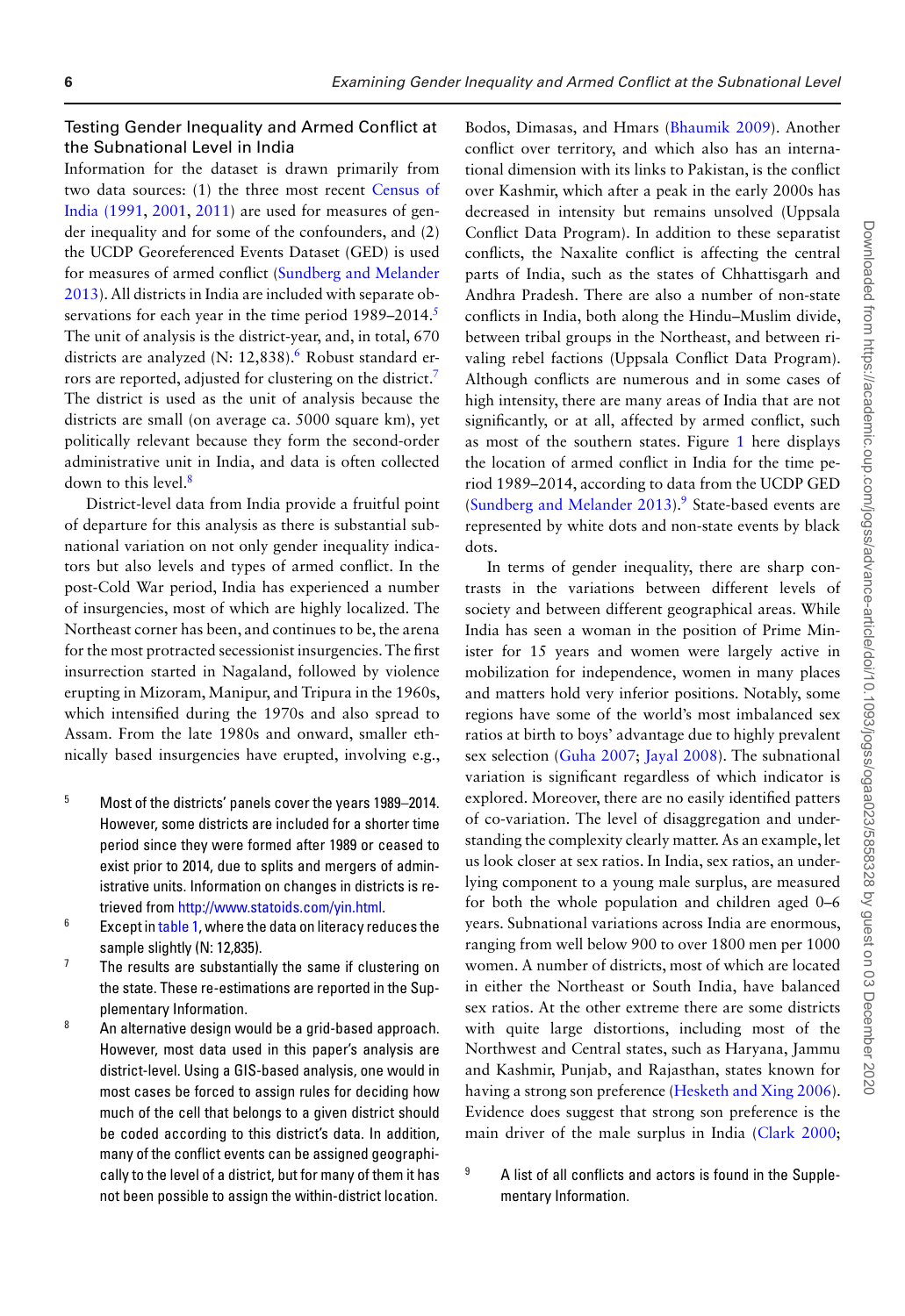<span id="page-6-0"></span>

**Figure 1.** State-based and non-state conflict events in India, 1989–2014

[Hesketh and Xing 2006\)](#page-17-25). On the subnational level, this indicator can additionally capture gendered patterns of migration, especially rural-to-urban flows of young men. For instance, in the Union Territory of Daman and Diu, the very uneven sex ratio is to a large extent a consequence of migratory labor. Interestingly, there are studies that suggest that women in areas where many men have left to seek work elsewhere (e.g., Uttarakhand) actually become more empowered politically (in the *panchayats*, India's form of local self-government) and redefine their social roles [\(Jayal 2008\)](#page-17-24). This demonstrates the need to carefully select indicators that capture the core of the theoretical arguments and avoid ones that are too context specific.

#### Dependent Variables: State-Based and Non-State-Based Armed Conflict

The dependent variables are coded based on data from the UCDP GED [\(Sundberg and Melander 2013\)](#page-17-22). An event is defined as "the use of armed force by an organized actor against another organized actor, or against civilians, resulting in at least 1 direct death [...] at a specific location and a specific temporal duration" [\(Sundberg and Melander 2013\)](#page-17-22).<sup>10</sup> In this study, we explore two forms of armed conflict: state-based conflicts

<span id="page-6-1"></span><sup>10</sup> For specific coding criteria regarding each element of [this definition, please consult the codebook \(Croicu and](#page-16-22) Sundberg 2017).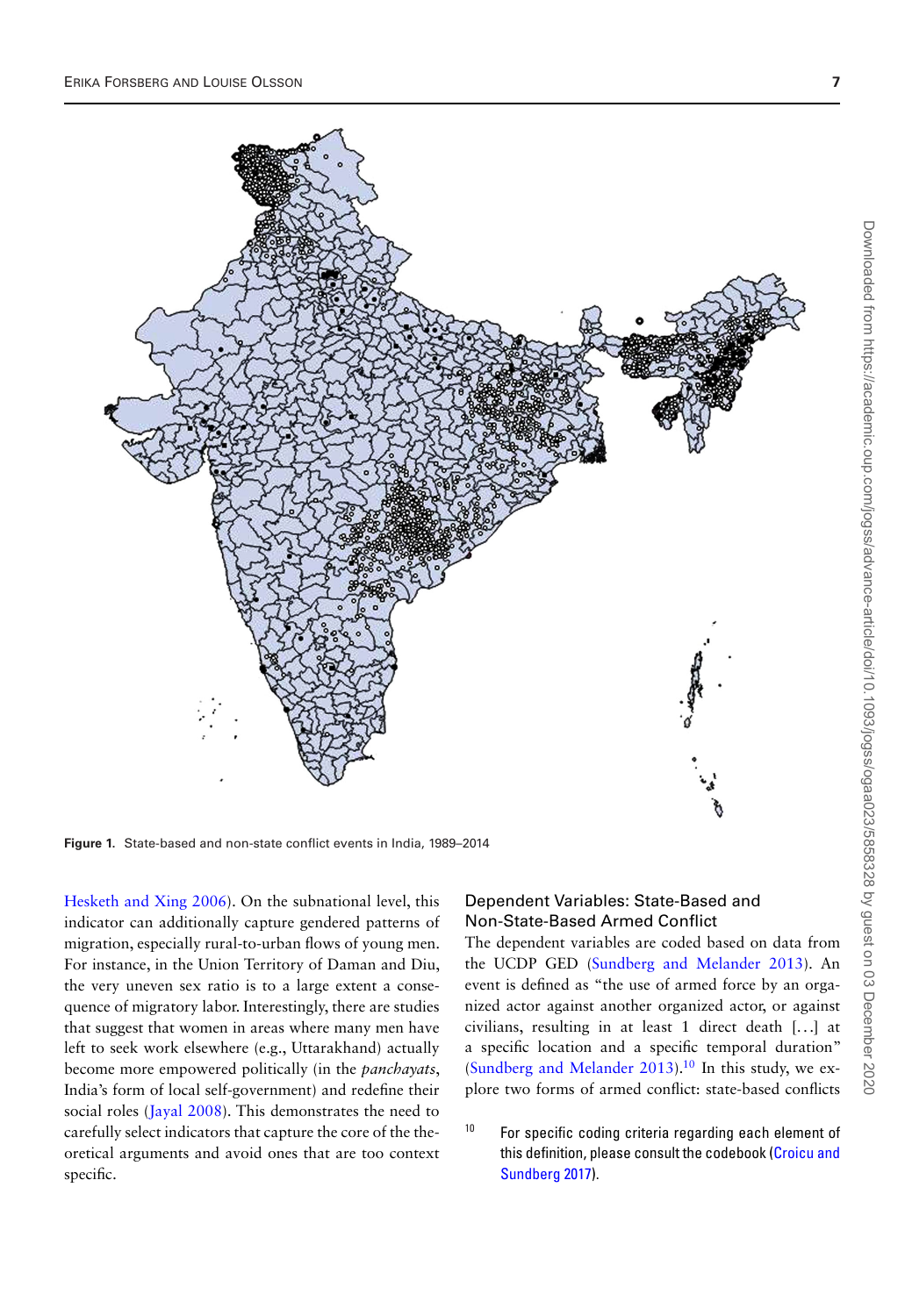between the government of a state and an organized opposition group, and non-state conflicts between two organized groups[.11](#page-7-0)

Both the incidence of events in a given district and the number of fatalities are relevant to this study; thus, two different sets of dependent variables are constructed, requiring different estimation techniques. The first set is dichotomous measures, simply indicating whether one or several events, as defined earlier, took place within a given district-year and generated at least five fatalities. The second set is intended to capture the magnitude of such violent events, and thus indicates the number of fatalities georeferenced to a district in a given year. Note that although some rebel groups have a clear link to a specific territory, in particular the separatist groups in Northeast India, their activity has often transcended into proximate areas. Therefore, also districts without a coherent rebel presence may be the location of violent events. First, *State-based conflict* is a dichotomous measure coded as 1 if clashes between rebel groups and the government generated at least five fatalities in a district in a given year; otherwise it is coded as 0. Second, a measure called *Statebased fatalities* provides the total number of fatalities resulting from such violence in a district in a given year. Third, the incidence of at least five deaths in a districtyear resulting from so-called non-state conflict is coded as 1 on the variable *Non-state conflict*. Fourth, the variable *Non-state fatalities* provides the total number of fatalities from non-state conflicts in a given district-year.

#### Identifying Indicators for the Independent Variables

In creating the dataset, data from the Indian censuses (1991, 2001, 2011) are inter- and extrapolated to allow for annual observations for the period 1989–2014. The extrapolations are bounded by the lowest and highest observed levels in the data, for each measure.<sup>12</sup> All independent variables are lagged 1 year to account for temporal order[.13](#page-7-2)

- <span id="page-7-0"></span><sup>11</sup> For full definitions of these forms of violence, see [Pettersson and Eck \(2018\)](#page-17-5) and Sundberg, Eck, and Kreutz (2012).
- <span id="page-7-1"></span> $12$  As an example, the urban proportion of the districts ranges from 0 to 1. Linear extrapolation may generate (incorrect) values below 0 and above 1, which are remedied by bounding the range between 0 and 1.
- <span id="page-7-2"></span>13 Lagging independent variables 1 year cannot fully account for potential reversed causality, an issue that is present in almost all explanations for armed conflict. In some studies, reversed causality can be addressed by

While all explanations revolve around gender inequality, it is central to identify indicators that can differentiate between the three suggested mechanisms. The most basic explanation, the gender inequality norms hypothesis, suggests that areas characterized by more unequal gender norms are increasingly associated with violent outcomes. Armed conflict could potentially also be of larger magnitude under such circumstances. However, capturing (essentially unobservable) norms through empirically observable indicators is no straightforward task. We argue that a fundamental value situation where the gender inequality norm can be measurable is in that all families make key decisions on who should get an education. If sons are valued higher, then they are more likely to receive education than the daughters. A likely proxy for inequality norms is therefore the gender ratio in literacy rates, that is, the gap in access to education between men and women. The variable *Female-to-male literacy rate* shows the extent to which the literacy rate deviates, typically to the benefit of men; many families prioritize schooling for their sons compared to their daughters. This is the main indicator used to test Hypothesis  $1.14$  $1.14$ 

The societal capacity (Hypothesis 2) examines whether districts with higher investments in women are associated with less violence. Should violent conflict still occur, we expect it to be of a less magnitude. To capture this, we again focus on access to education that we argue could be considered as a fundamental resource for contributing to societal capacity. However, now, the focus is on the degree of women's education as an indicator of societal capacity. Thus, we expect districts where more women have received basic education levels to experience less conflict. In the statistical analysis, we therefore use *Female education* in absolute terms as the main measurement of investment in women as societal capacity. Importantly, while this indicator could be presumed to be quite similar to that of female-to-male literacy rates, deviations in literacy rates consider the gap as significant for measuring value norms whereas the degree of women's education speaks to the capacity in the female population. In other words, these two measures represent different

an instrumental variable design. The primary suggested instruments of gender inequality relate to agricultural factors, such as the soil's suitability for plough use (see, for example, [Alesina, Giuliano, and Nunn 2013\)](#page-16-23). These instruments are unfortunately not easily adapted in our study as these types of data lack the subnational specificity required for our analysis.

<span id="page-7-3"></span>

<sup>14</sup> As described in footnote 19, we also test a number of alternative indicators to proxy norms.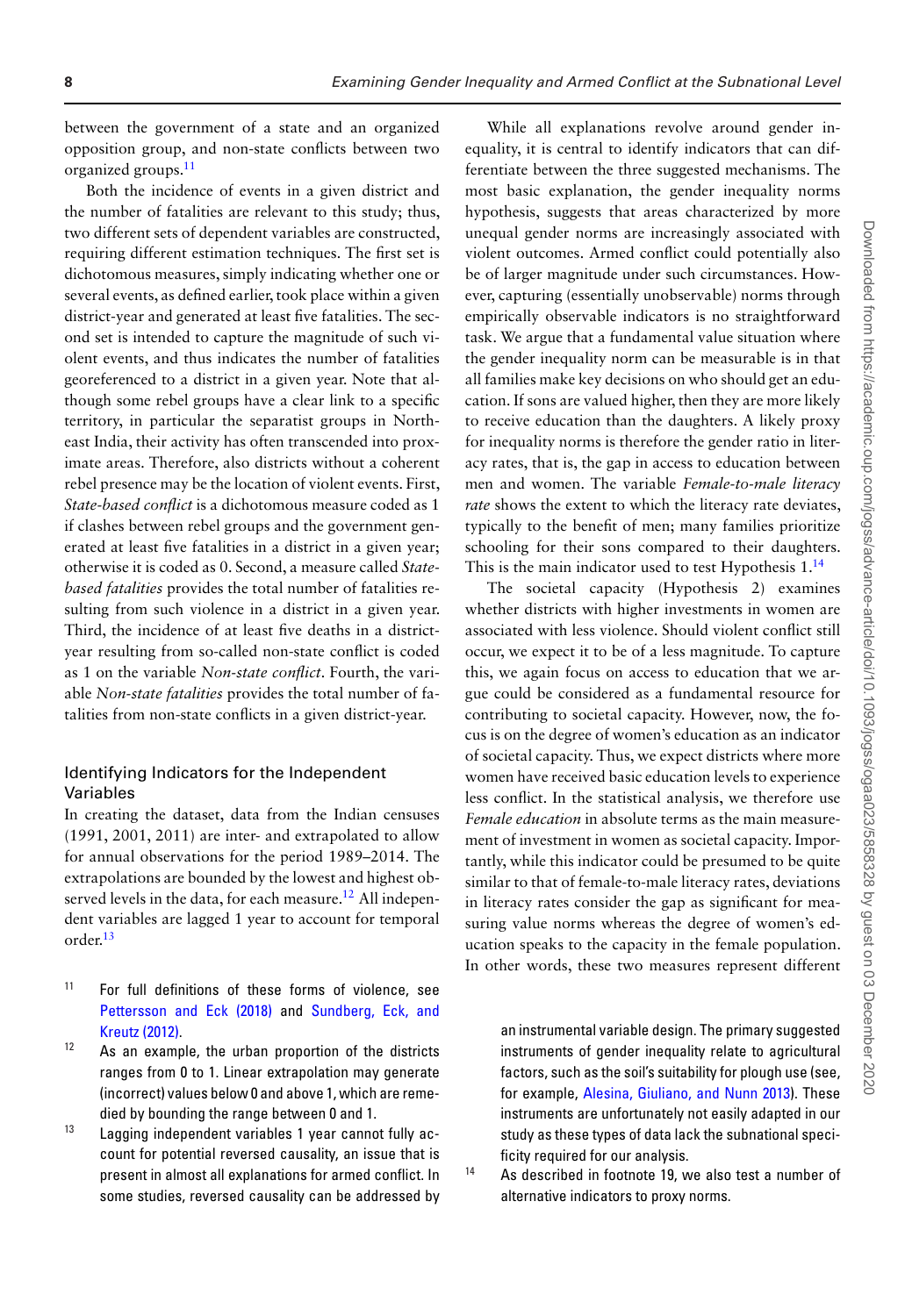explanations for how gender inequality can be connected to armed conflict[.15](#page-8-0)

The gendered socioeconomic development hypotheses revolve around demographic changes that can result in conditions beneficial for recruitment opportunities for military organizations. Hypothesis 3a tests whether a young male surplus in itself is associated with an increased risk of armed conflict. The variable *Young male surplus* estimates each district's proportion of men in the age group 15–24 relative to the whole district population[.16](#page-8-1) Hypothesis 3b considers interaction with factors capturing the conditions under which these men live. We thus add a variable interacting *Young male surplus* with each district's *Urban proportion*. Last, Hypothesis 3c suggests that the effect of a young male surplus may be conditioned on *Male unemployment*, measured as the proportion of men aged 15–59 years without work and interacted with the variable on *Young male surplus*. This could indicate if these men can fulfill traditional male roles, of marriage and providing for their families.

#### Control Variables

In selecting control variables, we considered what previous statistical research using country data to test the link between gender inequality and civil war (e.g., Caprioli 2005; [Melander 2005a\) controlled for, such as popula](#page-16-1)tion size and poverty levels. As some of these control variables relate to factors that do not vary within a country, such as regime type, we also drew from studies that seek to explain local variations in civil war. This includes, for instance, the geographical location within a country, such as distance to the capital, and local conflict spillover. As these studies have not studied gender inequality, we looked for control variables in that they may have an impact on *both* the local conflict propensity and our measures of gender inequality.

- <span id="page-8-0"></span> $15$  More specifically, while there is certain overlap with the indicator used to test Hypothesis 1, there are two important differences. First, while female-to-male literacy focused on the gender gap in literacy, female education focuses on absolute levels (not relative to men). Second, education measures the additional component of schooling as investment and access to education institutions. While literacy levels to a large extent also pick up on this, it is possible that some women are literate without having had access to schooling.
- <span id="page-8-1"></span><sup>16</sup> In exploratory factor analysis with a battery of gender inequality indicators, it is found that *Young male surplus* has a high uniqueness score (0.59), supporting our suggestion that it may be an important component on its own.

Our final selection is as follows: First, we control for the local income level of the district. A low level of income may both create grievances and lower the opportunity cost of joining an insurgent movement. It may also proxy the more general level of development of an area, which may correlate with measures of gender inequality. The gross domestic product data was retrieved from the Open Government Data Platform of India. The data is district-level, but unfortunately covers a rather short time series, from 1999 to 2005. Data for the other years are extrapolated.<sup>17</sup> The variable is transformed using its natural log, lagged 1 year, and reported as *Ln income*. Second, we control for the population size of each district. The data are transformed using their natural log, lagged 1 year, and reported as *Ln population*. Third, we include the *Urban proportion* of a district as a potential confounder. Urban areas may attract young men looking for employment and may also be related to primarily communal non-state confrontations. Fourth, we include the dummy variable *Capital*, indicating whether the state capital is located in the district. Fifth, we control for a potential relationship between religion, gender, and conflict that may be present in the case of India, as religion (and to some extent ethnicity) may be linked to both levels of gender inequality and local conflicts and riots. We hence add indicators for the district's *Hindu proportion* and *Muslim proportion* in all main models. Lastly, we include measures to account for potential

autocorrelation. It is highly likely that the probability and magnitude of violence are partly conditioned upon similar events in nearby districts and previously in the same district. To account for spatial spillovers of violence, a spatial lag for the number of fatalities in the bordering districts is included in all models and reported as *Proximate state-based/non-state*. [18](#page-8-3) A variable indicating whether or not the district experienced violent events in the previous year is incorporated in all statistical models to handle temporal autocorrelation and is reported as *State-based/non-state t-1*.

#### **Findings**

What is then the outcome when we test these hypotheses on the subnational data on India? In the following we will assess each of the three sets of explanations, with separate

- <span id="page-8-2"></span><sup>17</sup> See [https://data.gov.in/catalog/district-wise-gdp-and](https://data.gov.in/catalog/district-wise-gdp-and-growth-rate-current-price1999-2000)growth-rate-current-price1999-2000.
- <span id="page-8-3"></span> $18$  When the dependent variable is state-based conflict, such conflict fatalities in other districts of the state are included; and when we estimate non-state conflicts, such fatalities are included.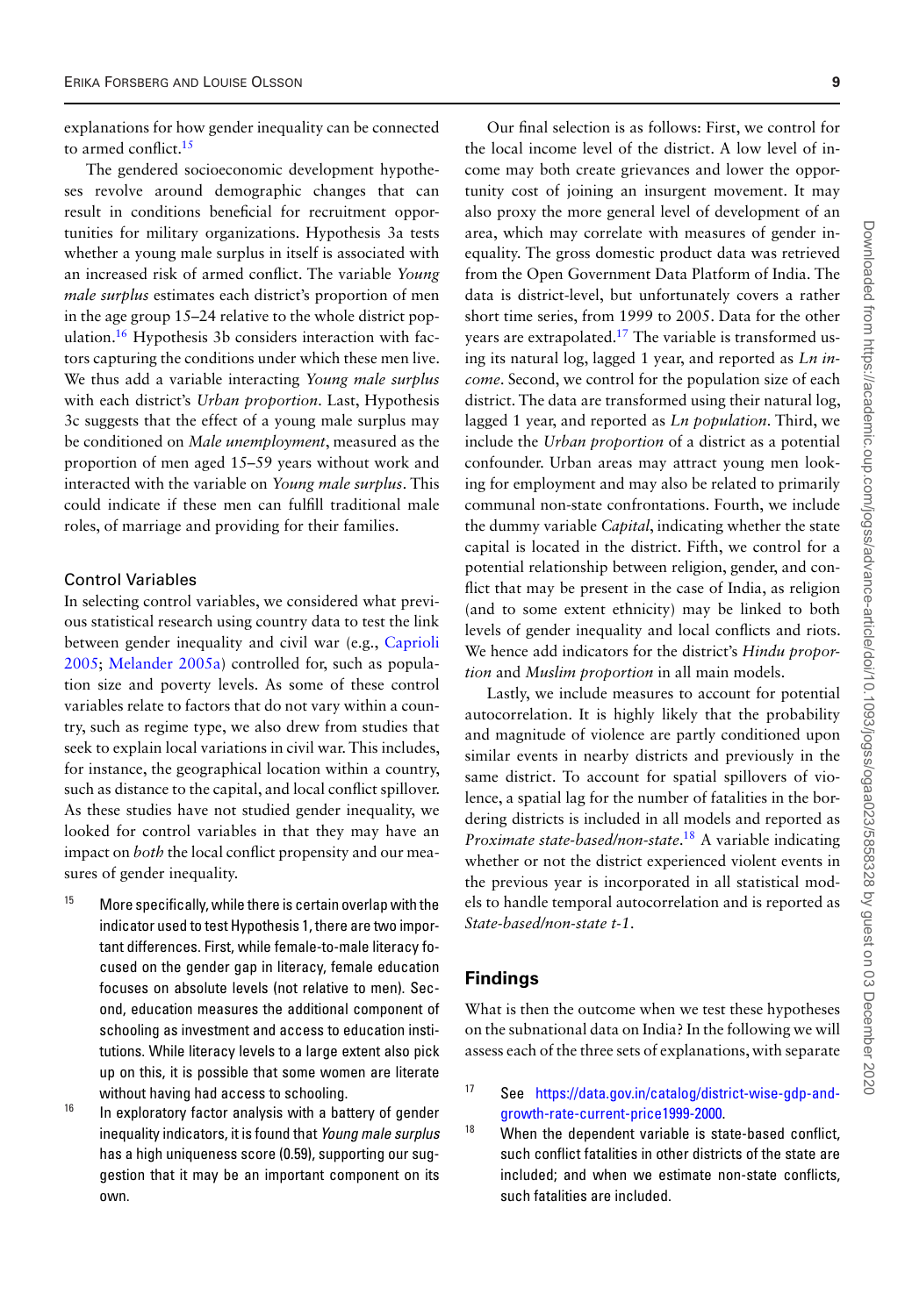|                              | State-based violence         |                                   | Non-state violence           |                                   |
|------------------------------|------------------------------|-----------------------------------|------------------------------|-----------------------------------|
|                              | Model 1<br>Incidence (logit) | Model 2<br># of fatalities (NBRM) | Model 3<br>Incidence (logit) | Model 4<br># of fatalities (NBRM) |
| Female-to-male literacy rate | $-0.567$                     | $-0.854$                          | $-1.642$                     | $-6.287***$                       |
|                              | (0.618)                      | (0.742)                           | (1.195)                      | (2.470)                           |
| Ln population                | $0.270**$                    | $0.587***$                        | 0.276                        | $0.793*$                          |
|                              | (0.132)                      | (0.191)                           | (0.216)                      | (0.416)                           |
| Urban proportion             | $-0.551$                     | $-0.472$                          | $1.823***$                   | 1.439                             |
|                              | (0.630)                      | (0.796)                           | (0.823)                      | (1.661)                           |
| Capital                      | $0.816***$                   | $1.279***$                        | 0.538                        | $2.344**$                         |
|                              | (0.308)                      | (0.556)                           | (0.492)                      | (1.062)                           |
| Ln income                    | $-0.235***$                  | $-0.205*$                         | $-0.370***$                  | $-0.741***$                       |
|                              | (0.076)                      | (0.121)                           | (0.109)                      | (0.276)                           |
| Hindu proportion             | $-0.164$                     | $-1.459$ **                       | $-2.900***$                  | $-6.364$ ***                      |
|                              | (0.451)                      | (0.727)                           | (0.970)                      | (1.263)                           |
| Muslim proportion            | $-0.077$                     | $-1.176$                          | $1.576^*$                    | $3.550*$                          |
|                              | (0.552)                      | (1.080)                           | (0.924)                      | (0.935)                           |
| State-based t-1              | $1.919***$                   | $2.031^{\ast\ast\ast}$            |                              |                                   |
|                              | (0.164)                      | (0.165)                           |                              |                                   |
| Proximate state-based        | $0.948***$                   | $1.101***$                        |                              |                                   |
|                              | (0.048)                      | (0.060)                           |                              |                                   |
| Non-state t-1                |                              |                                   | $3.105***$                   | $3.550***$                        |
|                              |                              |                                   | (0.443)                      | (0.934)                           |
| Proximate non-state          |                              |                                   | $0.002$ **                   | $0.246^*$                         |
|                              |                              |                                   | (0.001)                      | (0.126)                           |
| Constant                     | $-6.568***$                  | $-7.807***$                       | $-4.513**$                   | $-1.551$                          |
|                              | (1.413)                      | (1.884)                           | (2.098)                      | (5.096)                           |
| Pseudo $R^2$                 | 0.375                        | 0.127                             | 0.162                        | 0.055                             |
| Observations                 | 12,835                       | 12,835                            | 12,835                       | 12,835                            |

<span id="page-9-0"></span>**Table 1.** Gender inequality norms and subnational armed conflict

models for the different specifications of the dependent variable.

#### Gender Inequality Norms

In the normative explanation, we expect that more unequal gender norms will result in higher prevalence and greater magnitude of violence. To test this, we looked at the *Female-to-male literacy rate*. So, are areas dominated by more unequal norms more violent?

As shown in [table 1,](#page-9-0) we unexpectedly find limited support for the normative explanation. *Female-to-male literacy rate* is not significantly associated with statebased armed conflict. We also re-estimated the models with several other alternative indicators that could arguably proxy the gender inequality norm—but the result was the same.<sup>19</sup> There is only some weak support

<span id="page-9-1"></span><sup>19</sup> This included gender deviations among children (0–6 years), fertility rates, survey-based data measuring acfor a relationship to non-state-based conflicts when it comes to their magnitude (in Model 4). This does not mean to say that we can disregard the explanation, but the result highlights the need for discussing the theoretical fundamentals of the arguments. Previous research suggests that these norms build on male-dominated structures of patriarchal values. However, it is not entirely clear how this explanation of omnipresent patriarchal structures in its current state can fully capture why we see substantial variations in armed conflict over time and space. Moreover, in Bjarnegård, Brounéus, and [Melander \(2017\), patriarchal norms are found to be](#page-16-8)

ceptance levels of wife-beating, and gender deviations in education, none of which supported the hypothesis. The indicator for gender deviations among children in some models even indicated a reversed relationship. For more discussion, consult the Supplementary Information.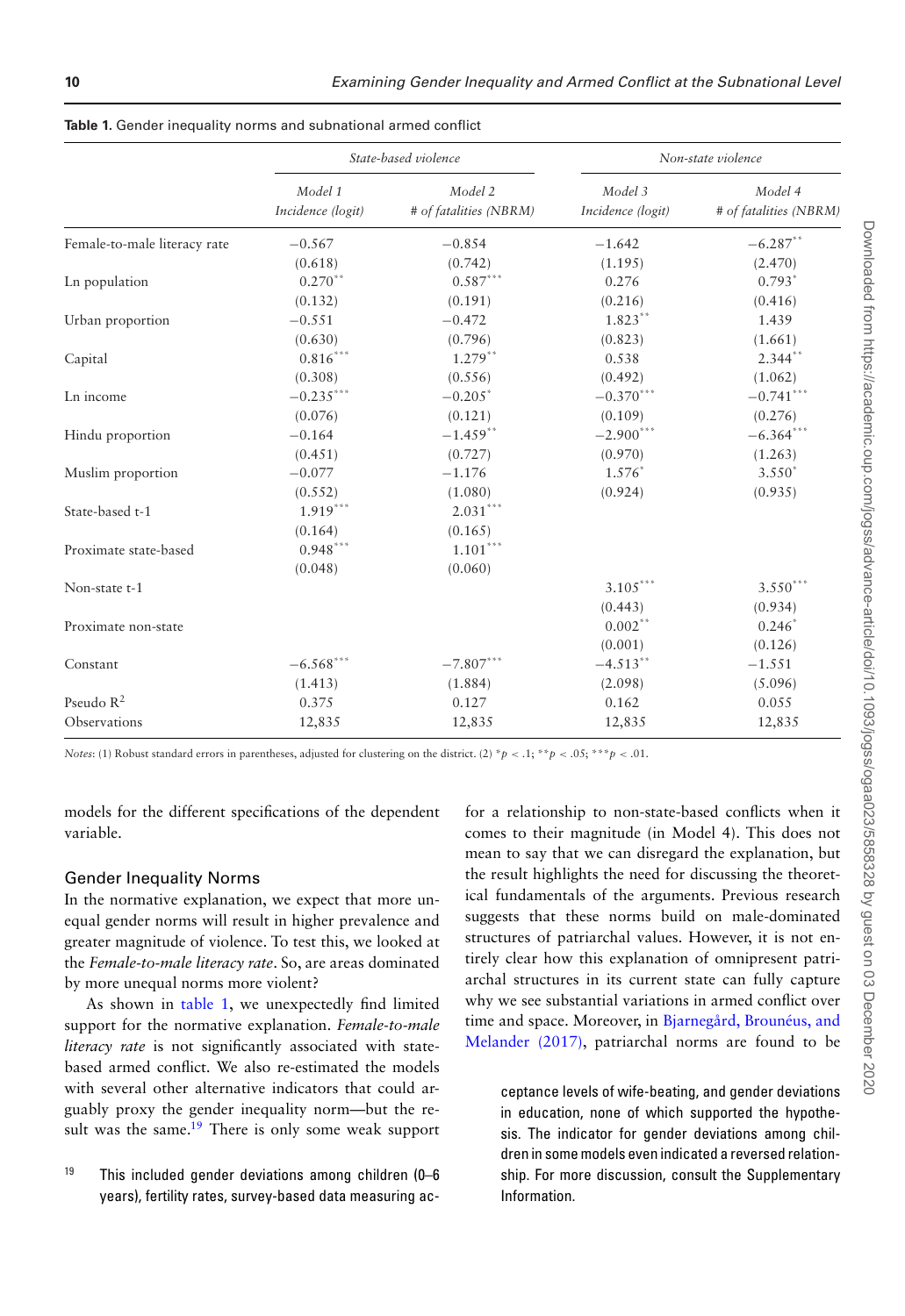<span id="page-10-0"></span>

| Table 2. Societal capacity and subnational armed conflict |  |  |  |  |  |
|-----------------------------------------------------------|--|--|--|--|--|
|-----------------------------------------------------------|--|--|--|--|--|

|                       | State-based violence         |                                   | Non-state violence           |                                   |  |
|-----------------------|------------------------------|-----------------------------------|------------------------------|-----------------------------------|--|
|                       | Model 1<br>Incidence (logit) | Model 2<br># of fatalities (NBRM) | Model 3<br>Incidence (logit) | Model 4<br># of fatalities (NBRM) |  |
| Female education      | $-1.191$ **                  | $-1.251$ <sup>*</sup>             | $-1.961$ <sup>*</sup>        | $-6.664$ ***                      |  |
|                       | (0.518)                      | (0.643)                           | (1.050)                      | (1.694)                           |  |
| Ln population         | 0.207                        | $0.522***$                        | 0.218                        | $0.739**$                         |  |
|                       | (0.134)                      | (0.191)                           | (0.212)                      | (0.360)                           |  |
| Urban proportion      | $-0.380$                     | $-0.275$                          | $2.098**$                    | 1.942                             |  |
|                       | (0.639)                      | (0.791)                           | (0.835)                      | (1.456)                           |  |
| Capital               | $0.921***$                   | $1.308**$                         | 0.524                        | $1.770*$                          |  |
|                       | (0.312)                      | (0.554)                           | (0.504)                      | (0.987)                           |  |
| Ln income             | $-0.180$ **                  | $-0.149$                          | $-0.317***$                  | $-0.452$ **                       |  |
|                       | (0.077)                      | (0.123)                           | (0.115)                      | (0.206)                           |  |
| Hindu proportion      | $-0.148$                     | $-1.376$ **                       | $-2.790***$                  | $-6.496$ ***                      |  |
|                       | (0.416)                      | (0.689)                           | (0.801)                      | (1.189)                           |  |
| Muslim proportion     | $-0.034$                     | $-1.191$                          | $1.507*$                     | $6.667*$                          |  |
|                       | (0.548)                      | (1.047)                           | (0.892)                      | (3.470)                           |  |
| State-based t-1       | $1.942***$                   | $2.038***$                        |                              |                                   |  |
|                       | (0.165)                      | (0.161)                           |                              |                                   |  |
| Proximate state-based | $0.947***$                   | $1.108***$                        |                              |                                   |  |
|                       | (0.048)                      | (0.059)                           |                              |                                   |  |
| Non-state t-1         |                              |                                   | $3.069***$                   | $3.816***$                        |  |
|                       |                              |                                   | (0.457)                      | (1.025)                           |  |
| Proximate non-state   |                              |                                   | $0.002$ **                   | $0.260*$                          |  |
|                       |                              |                                   | (0.001)                      | (0.131)                           |  |
| Constant              | $-6.004***$                  | $-7.423***$                       | $-4.461$ **                  | $-4.348$                          |  |
|                       | (1.420)                      | (1.842)                           | (2.161)                      | (4.181)                           |  |
| Pseudo $R^2$          | 0.377                        | 0.128                             | 0.166                        | 0.063                             |  |
| Observations          | 12,838                       | 12,838                            | 12,838                       | 12,838                            |  |

insufficient as an explanation for participation in political violence at the individual level. However, it is relevant if it is combined with ideological ideas about male toughness. Hence, gender inequality norms can still play an indirect role, but it can be other dimensions of the concept of gender inequality that explains the relationship to armed conflict.

#### Societal Capacity

The second mechanism relates to societal capacity. Here, we would expect that higher rates of female education would correlate with a reduced likelihood of armed conflict. As we see in Models 1–4 in [table 2,](#page-10-0) the analysis supports the capacity explanation.

The findings from [table 2](#page-10-0) suggest that both statebased and non-state-based conflicts are less likely in districts with higher degrees of investments in women's education and also linked to fewer fatalities in both types of conflict on the rare occasion that conflict occurs. In substantial terms, the results from Model 1 and 2 indicate that with a standard deviation increase in the proportion of women that has undergone basic education (which corresponds to approximately 19 percentage points), the predicted probability of state-based violence in the district decreases by over 20 percent and the predicted count of fatalities by about 22 percent. These results could indicate that if public space is open for both women and men, this influences the access to information and ability to form networks for both groups rather than limiting it to men. Hence, this supports the idea that, indirectly, a higher status of women speaks to the strength of a society, and an explanation that relates more specifically to women's role in societies where they can be a resource to mobilize for more peaceful ways to resolve conflict or put pressure on warring parties. Relatedly, a higher engagement of women in various societal sectors—including politics—as a result of higher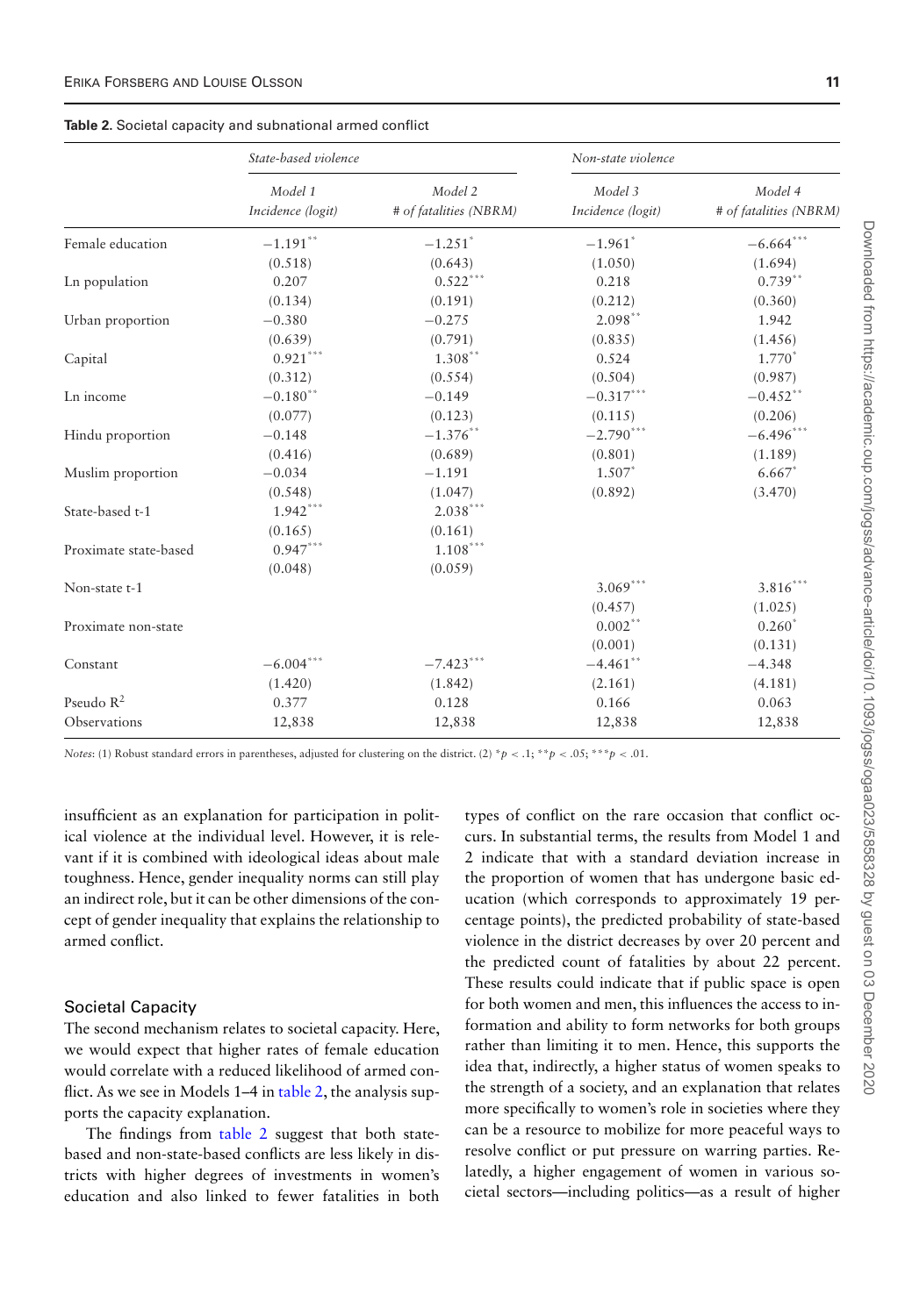education levels and activity in the labor force will work to constrain government behavior and strengthen state capacity and governance. Strengthened state capacity and governance are, as supported by several studies, in turn associated with peace.

The results from [table 2](#page-10-0) are robust to alternative model estimations, such as trimmed models omitting nonsignificant control variables, and when capacity is measured with alternative indicators.<sup>20</sup>

#### Gendered Socioeconomic Developments

The gendered socioeconomic development explanation postulates that certain demographic processes can result in increased access to young men, i.e., an improved recruitment pool for military organizations. If so, and in line with Hypothesis 3a, then we would expect to see more armed conflict in areas with a surplus of young men.

When looking at the potential role of surplus, the results from [table 3](#page-12-0) are mixed. On the one hand, as shown in Models 1 and 2, a large number of young men in a district do not make it significantly more prone to statebased violence. In fact, it has a marginally significant negative relationship with the expected number of fatalities in state-based conflict. One potential explanation can be that, as observed by Hudson et al., that for an insurgency to take off, this requires not only the existence of manpower but also networks in order to reach potential recruits. Hence, an increased number of young men in a district can therefore be insufficient, particularly in the case of India that has a robust armed force and police to counteract potential outreach campaigns and organized opposition to the state [\(Government of India 2017\)](#page-17-26).<sup>21</sup> A substantial young male surplus is, however, strongly and significantly associated with more non-state violence, as shown in Models 3 and 4. In substantial terms, a standard deviation increase in the proportion of young men in a district predicts an increased probability of non-state violence with 34 percent. Or, moving from the 10th to the 90th percentile more than doubles the predicted probability of non-state violence in the district-year. Given that there can be lower costs of recruitment involved in such often more low-scale, and often localized, conflicts, such

<span id="page-11-0"></span> $20$  For instance, we tested an indicator of the proportion of women who are literate, generating substantially the same results, and a measure of the proportion of women who have autonomy over household purchases, which was significant in all four models. All alternative tests are discussed in the Supplementary Information.

<span id="page-11-1"></span> $21$  For more information, see, for example, UCDP's pages on conflicts in India: [http://ucdp.uu.se/#/actor/141.](http://ucdp.uu.se/\043/actor/141)

as riots, non-state-based groups might potentially be able to overcome recruitment problems by drawing on kin ties or family networks in these settings.

While only a very small minority of all men are interested in joining a military organization, research still suggests that there can be conditions that facilitate recruitment. We therefore test whether the effect of a young male surplus can hinge on (1) urban proportion (i.e., the higher the risk of violence, the more urban the setting) and (2) male unemployment (i.e., the higher the risk of violence, the higher the level of male unemployment). These hypotheses are explored in [tables 4](#page-13-0) and [5.](#page-14-0)

First, in line with Hypothesis 3b, we propose that the effect of young male surplus is more pronounced in districts with a larger urban proportion. As can be observed, we do not find support for the notion that a surplus of young men in itself is associated with more state-based violence. As we can see in Model 1, the effect of an increased access to men is negative for state-based violence in fully rural districts. Ergo, when men continue to reside in the rural areas, a large number of men do not appear to result in improved recruitment opportunities for military organizations. However, for higher levels of urban proportion, the effect of a young male surplus flips and becomes positive, as seen from the positive and significant interaction term. A similar pattern is reproduced in regard to the number of fatalities, as observed in Model 2: The effect of a young male surplus is negative when urban proportion is low, but becomes positive and significant for higher levels. A male surplus combined with a higher number of them living in urban areas is hence likely to result in more, and more deadly, violence involving the state. This supports the idea that men are more possible to reach and mobilize in these settings due to an [increased number of groups and networks \(Hudson et al.](#page-17-2) 2008/2009) providing the military organizations with resources for conflict. Hence, living in an urban area does not appear to automatically result in an increased level of tolerance and cosmopolitan values (Buhaug and Urdal [2013\). Potentially, in especially divided societies, this](#page-16-16) could be the result of an increasing urbanization that may cause more tension as groups interact and compete in close proximity [\(Elfversson, Gusic, and Höglund 2019\)](#page-16-24).

If we turn our attention to non-state-based violence, that is conflict that does not involve the state, Model 3 shows no support for a conditional effect. The coefficient for a young male surplus is positive and significant, but does not depend on the level of urban proportion (as seen from the nonsignificant interaction term). Hence, the effect of a young male surplus we found in [table 3](#page-12-0) is reproduced: The likelihood of non-state violence is *not* conditioned on higher levels of men living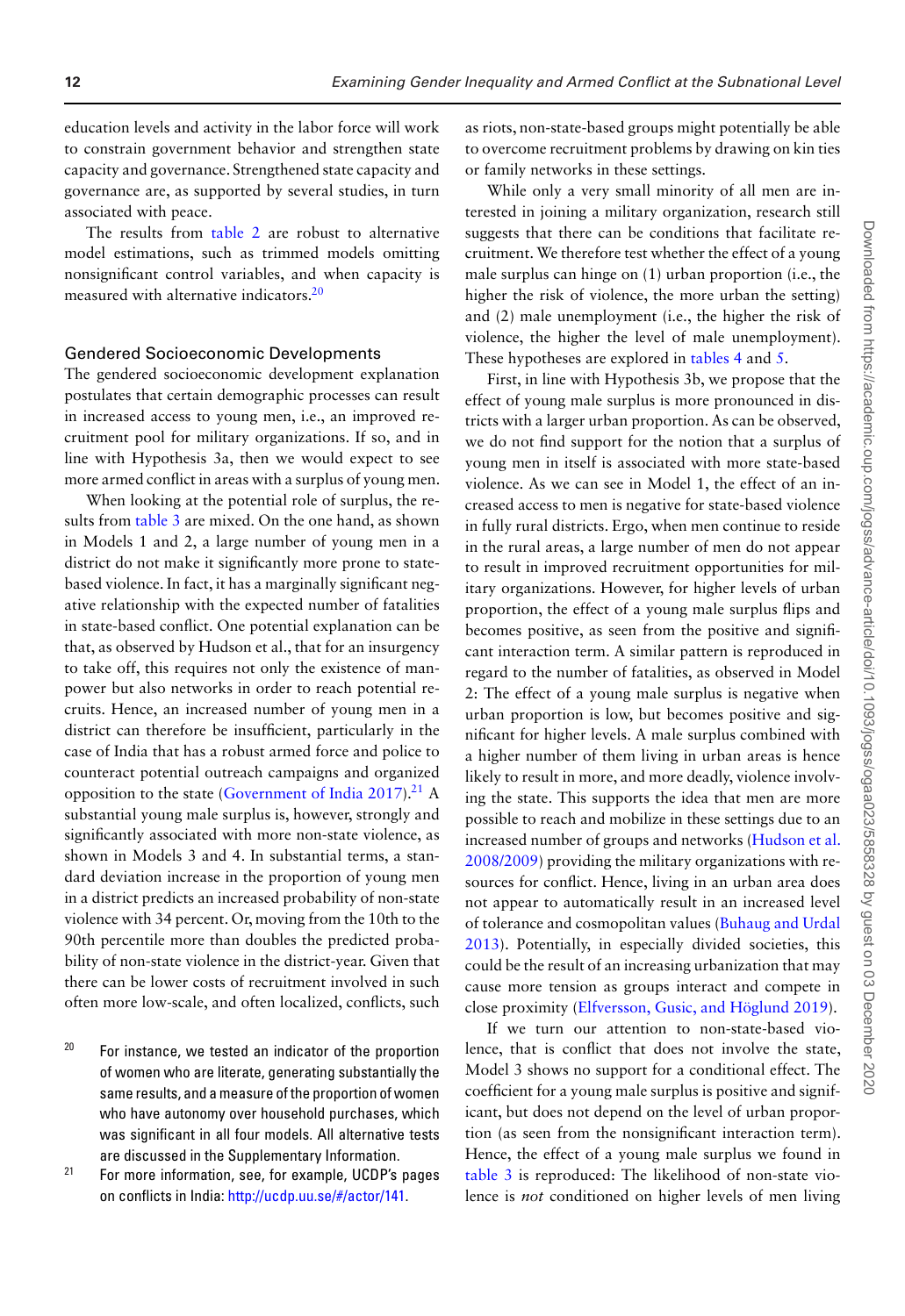<span id="page-12-0"></span>

|  |  |  |  | Table 3. Young male surplus and subnational armed conflict |  |  |
|--|--|--|--|------------------------------------------------------------|--|--|
|--|--|--|--|------------------------------------------------------------|--|--|

|                       | State-based violence         |                                   | Non-state violence           |                                   |  |
|-----------------------|------------------------------|-----------------------------------|------------------------------|-----------------------------------|--|
|                       | Model 1<br>Incidence (logit) | Model 2<br># of fatalities (NBRM) | Model 3<br>Incidence (logit) | Model 4<br># of fatalities (NBRM) |  |
| Young male surplus    | $-4.957$                     | $-17.155$ <sup>*</sup>            | $28.801***$                  | $76.119**$                        |  |
|                       | (8.558)                      | (9.803)                           | (9.140)                      | (34.067)                          |  |
| Ln population         | $0.295$ **                   | $0.603***$                        | 0.323                        | $0.815^*$                         |  |
|                       | (0.134)                      | (0.185)                           | (0.222)                      | (0.442)                           |  |
| Urban proportion      | $-0.513$                     | $-0.136$                          | 1.130                        | 1.854                             |  |
|                       | (0.627)                      | (0.785)                           | (0.796)                      | (2.845)                           |  |
| Capital               | $0.788**$                    | $1.273**$                         | 0.560                        | 1.156                             |  |
|                       | (0.306)                      | (0.567)                           | (0.466)                      | (1.779)                           |  |
| Ln income             | $-0.263***$                  | $-0.238**$                        | $-0.463***$                  | $-1.204***$                       |  |
|                       | (0.069)                      | (0.109)                           | (0.100)                      | (0.341)                           |  |
| Hindu proportion      | $-0.139$                     | $-1.410**$                        | $-2.205***$                  | $-3.718**$                        |  |
|                       | (0.434)                      | (0.667)                           | (0.698)                      | (1.487)                           |  |
| Muslim proportion     | $-0.139$                     | $-1.108$                          | $2.140***$                   | $8.325$ <sup>*</sup>              |  |
|                       | (0.559)                      | (1.066)                           | (0.796)                      | (4.310)                           |  |
| State-based t-1       | $1.909***$                   | $2.049***$                        |                              |                                   |  |
|                       | (0.163)                      | (0.162)                           |                              |                                   |  |
| Proximate state-based | $0.943***$                   | $1.105***$                        |                              |                                   |  |
|                       | (0.049)                      | (0.058)                           |                              |                                   |  |
| Non-state t-1         |                              |                                   | $3.028***$                   | $4.189***$                        |  |
|                       |                              |                                   | (0.432)                      | (1.080)                           |  |
| Proximate non-state   |                              |                                   | $0.002**$                    | $0.172*$                          |  |
|                       |                              |                                   | (0.001)                      | (0.094)                           |  |
| Constant              | $-6.646$ ***                 | $-6.829***$                       | $-8.842***$                  | $-12.029$ **                      |  |
|                       | (1.607)                      | (1.937)                           | (2.376)                      | (5.206)                           |  |
| Pseudo $R^2$          | 0.375                        | 0.128                             | 0.167                        | 0.051                             |  |
| Observations          | 12,838                       | 12,838                            | 12,838                       | 12,838                            |  |

in urbanized districts. That said, should a non-state conflict occur, as displayed in Model 4, the effect of a young male surplus is conditioned on higher levels of urban proportions, as seen from the significant interaction term. This means that we are unlikely to see conflicts between groups occur in an urban setting, but if they do, then they are likely to be of a more severe magnitude. As pointed out by [Varshney \(2003\),](#page-17-27) large scale riots primarily take place in urban areas.

But perhaps it is not only urban proportion but also the economic conditions that men live under that have an effect. This can speak to how some men perceive their capacity to fulfill expectations on different forms of masculine roles in society. As argued, if a large group of men are not able to find a spouse or a job, they can have a higher likelihood of gathering and organizing into networks or groups through which information campaigns for recruitment can be directed. This can be particularly

so if men are unable to fulfill traditional gender roles, i.e., are unable to marry, or exist outside of traditional networks of normative control [\(Hudson et al. 2008/2009\)](#page-17-2). Hypothesis 3c therefore suggests that the effect of a male surplus may be more pronounced under higher levels of male unemployment. This conditional effect is assessed in [table 5](#page-14-0) later.

Given the support found previously for the notion that a surplus of young males is associated with more political violence, and informed by previous research, we had expected that this effect should be even more pronounced under conditions of high male unemployment in the district. Such circumstances would, arguably, lower the threshold for recruitment even further as fewer viable alternatives would be available to young men. However, we find no support for this hypothesis; the effect of a male surplus is not conditioned on male unemployment either for state-based or non-state conflicts. That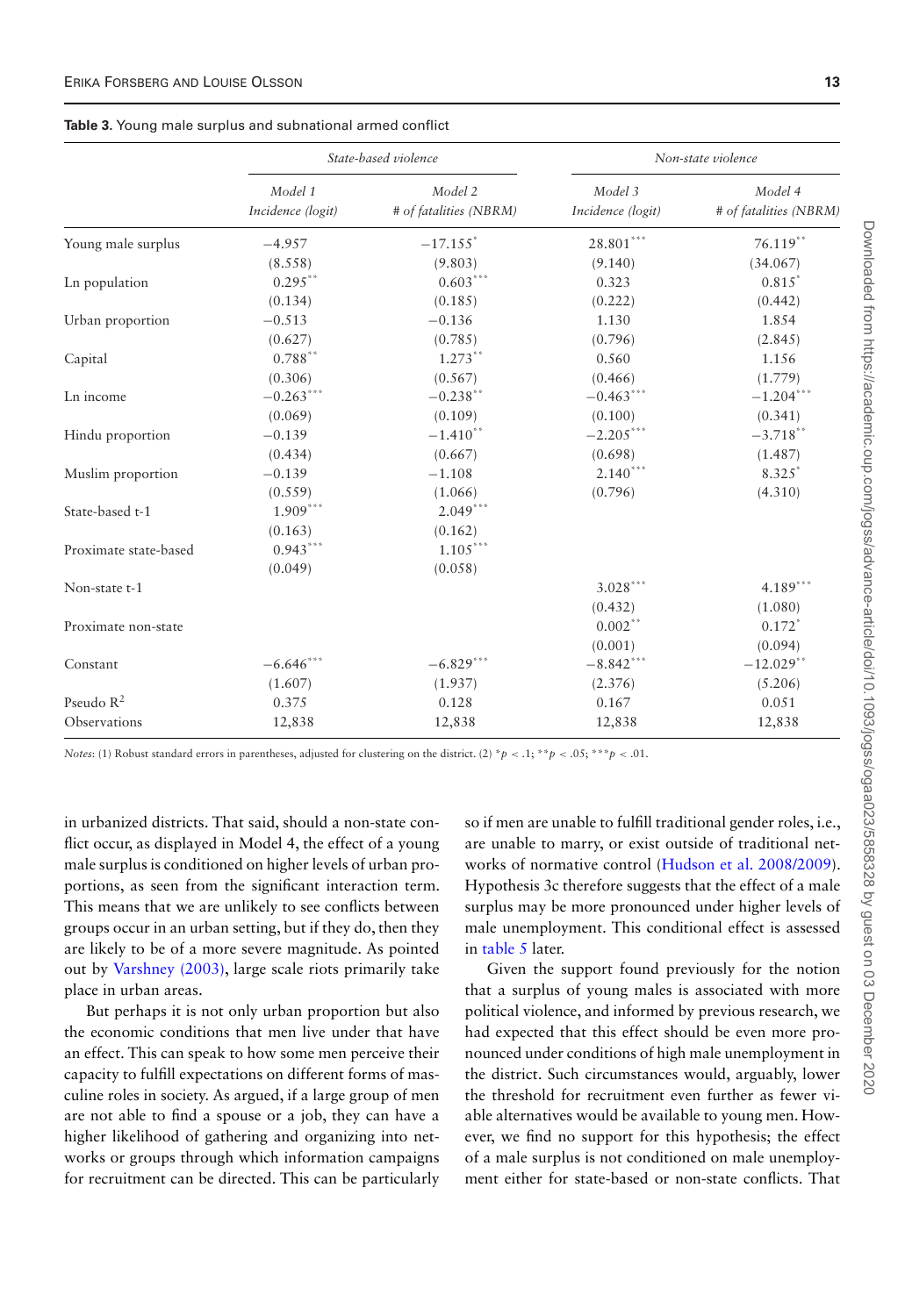|                                      | State-based violence         |                                   | Non-state violence           |                                   |  |
|--------------------------------------|------------------------------|-----------------------------------|------------------------------|-----------------------------------|--|
|                                      | Model 1<br>Incidence (logit) | Model 2<br># of fatalities (NBRM) | Model 3<br>Incidence (logit) | Model 4<br># of fatalities (NBRM) |  |
| Young male surplus *urban proportion | 65.143**                     | $181.271***$                      | $-34.376$                    | 348.163**                         |  |
|                                      | (32.369)                     | (34.850)                          | (45.986)                     | (141.397)                         |  |
| Young male surplus                   | $-15.908$                    | $-54.751***$                      | 35.943**                     | 7.856                             |  |
|                                      | (9.808)                      | (12.309)                          | (14.832)                     | (31.729)                          |  |
| Urban proportion                     | $-7.088$ **                  | $-18.544***$                      | 4.762                        | $-33.282$ **                      |  |
|                                      | (3.412)                      | (3.693)                           | (4.847)                      | (13.441)                          |  |
| Ln population                        | $0.276***$                   | $0.637***$                        | 0.329                        | $0.812**$                         |  |
|                                      | (0.135)                      | (0.179)                           | (0.221)                      | (0.405)                           |  |
| Capital                              | $0.749**$                    | 0.719                             | 0.540                        | $-0.127$                          |  |
|                                      | (0.316)                      | (0.458)                           | (0.446)                      | (1.773)                           |  |
| Ln income                            | $-0.248***$                  | $-0.270***$                       | $-0.472***$                  | $-1.138***$                       |  |
|                                      | (0.071)                      | (0.102)                           | (0.100)                      | (0.277)                           |  |
| Hindu proportion                     | $-0.155$                     | $-1.540**$                        | $-2.184***$                  | $-4.319***$                       |  |
|                                      | (0.424)                      | (0.648)                           | (0.696)                      | (1.442)                           |  |
| Muslim proportion                    | $-0.204$                     | $-1.648$                          | $2.224***$                   | $7.288*$                          |  |
|                                      | (0.548)                      | (1.094)                           | (0.793)                      | (4.167)                           |  |
| State-based t-1                      | $1.922***$                   | $2.046***$                        |                              |                                   |  |
|                                      | (0.163)                      | (0.163)                           |                              |                                   |  |
| Proximate state-based                | $0.949***$                   | $1.138***$                        |                              |                                   |  |
|                                      | (0.049)                      | (0.059)                           |                              |                                   |  |
| Non-state t-1                        |                              |                                   | $3.022***$                   | $4.191***$                        |  |
|                                      |                              |                                   | (0.429)                      | (0.976)                           |  |
| Proximate non-state                  |                              |                                   | $0.003***$                   | $0.188*$                          |  |
|                                      |                              |                                   | (0.001)                      | (0.104)                           |  |
| Constant                             | $-5.400***$                  | $-3.228$                          | $-9.631***$                  | $-5.207$                          |  |
|                                      | (1.737)                      | (2.038)                           | (2.670)                      | (5.319)                           |  |
| Pseudo $R^2$                         | 0.376                        | 0.134                             | 0.168                        | 0.053                             |  |
| Observations                         | 12,838                       | 12,838                            | 12,838                       | 12,838                            |  |

<span id="page-13-0"></span>

| Table 4. Young male surplus, urban proportion, and subnational armed conflict |  |  |  |
|-------------------------------------------------------------------------------|--|--|--|
|-------------------------------------------------------------------------------|--|--|--|

said, while the findings reported in [table 5](#page-14-0) do not support Hypothesis 3c, it should be noted that they are sensitive to model specification. If, for instance, *Young male surplus* is interacted with a measure for the overall (i.e., male and female) unemployment of the district, the results are more in line with our hypothesis, at least with regard to state-based conflict. Also, if we consider only unemployment of *young* men, we also find some support for enhancing the effect of a young male surplus in state-based conflicts.

The results concerning the control variables are generally as expected. Higher income levels predict less armed conflicts of both types. Closeness to the state capital is significantly associated with state-based conflicts, but is unrelated to non-state violence. The level of urbanization has little explanatory power, except when interacted with a young male surplus; re-estimating the models without urban proportion does not substantially alter the results. Population size is positively related to state-based violence but a less robust control when predicting non-state violence. The indicators measuring religion are also mostly significant and suggest that more polarized settings, rather than areas dominated by one religion, are particularly conflict prone. Last, the spatial and temporal lags are significant throughout the models.

#### **Conclusion**

In order to progress our understanding of why there is a relationship between gender inequality and armed conflict, this article identified and developed three clusters of potential explanations with the aim of differentiating between them: We took as our starting point the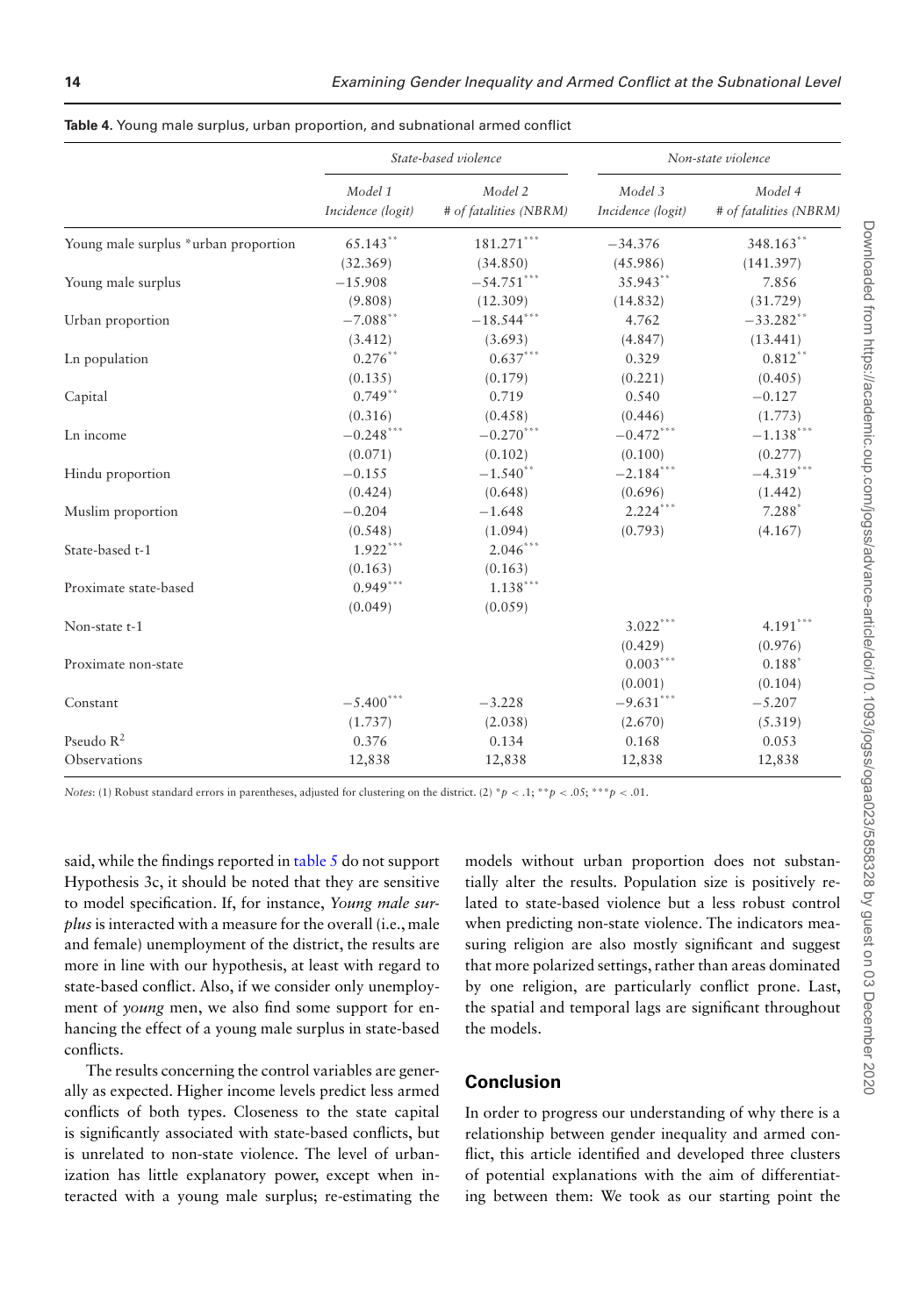#### <span id="page-14-0"></span>**Table 5.** Young male surplus, unemployment, and subnational armed conflict

|                                 | State-based violence         |                                   | Non-state violence           |                                   |  |
|---------------------------------|------------------------------|-----------------------------------|------------------------------|-----------------------------------|--|
|                                 | Model 1<br>Incidence (logit) | Model 2<br># of fatalities (NBRM) | Model 3<br>Incidence (logit) | Model 4<br># of fatalities (NBRM) |  |
| Male surplus *male unemployment | $-15.380$                    | 319.145                           | 362.971                      | $-272.175$                        |  |
|                                 | (245.127)                    | (286.703)                         | (320.845)                    | (1034.841)                        |  |
| Young male surplus              | $-4.338$                     | $-42.511$                         | $-24.179$                    | 93.512                            |  |
|                                 | (26.122)                     | (29.921)                          | (35.785)                     | (121.593)                         |  |
| Male unemployment               | 2.433                        | $-33.479$                         | $-17.036$                    | 33.942                            |  |
|                                 | (24.500)                     | (28.537)                          | (34.649)                     | (103.394)                         |  |
| Ln population                   | $0.298**$                    | $0.611***$                        | 0.388                        | $0.862$ <sup>*</sup>              |  |
|                                 | (0.134)                      | (0.183)                           | (0.243)                      | (0.452)                           |  |
| Urban proportion                | $-0.522$                     | $-0.195$                          | 0.900                        | 1.937                             |  |
|                                 | (0.621)                      | (0.762)                           | (0.698)                      | (3.057)                           |  |
| Capital                         | $0.765$ **                   | $1.203**$                         | 0.289                        | 1.122                             |  |
|                                 | (0.305)                      | (0.547)                           | (0.442)                      | (1.852)                           |  |
| Ln income                       | $-0.262$ ***                 | $-0.239**$                        | $-0.519***$                  | $-1.220***$                       |  |
|                                 | (0.070)                      | (0.106)                           | (0.100)                      | (0.406)                           |  |
| Hindu proportion                | 0.140                        | $-1.405$ <sup>*</sup>             | $-2.016***$                  | $-3.554$ **                       |  |
|                                 | (0.437)                      | (0.680)                           | (0.700)                      | (1.541)                           |  |
| Muslim proportion               | $-0.158$                     | $-1.032$                          | $2.497***$                   | $8.199**$                         |  |
|                                 | (0.543)                      | (1.083)                           | (0.911)                      | (4.096)                           |  |
| State-based t-1                 | $1.902***$                   | $2.090***$                        |                              |                                   |  |
|                                 | (0.162)                      | (0.166)                           |                              |                                   |  |
| Proximate state-based           | $0.943***$                   | $1.107***$                        |                              |                                   |  |
|                                 | (0.049)                      | (0.059)                           |                              |                                   |  |
| Non-state t-1                   |                              |                                   | $2.671***$                   | $3.995***$                        |  |
|                                 |                              |                                   | (0.447)                      | (1.169)                           |  |
| Proximate non-state             |                              |                                   | $0.002***$                   | $0.160***$                        |  |
|                                 |                              |                                   | (0.001)                      | (0.081)                           |  |
| Constant                        | $-6.843*$                    | 4.267                             | $-6.285$                     | $-15.120$                         |  |
|                                 | (2.713)                      | (3.367)                           | (3.787)                      | (12.251)                          |  |
| Pseudo $\mathbb{R}^2$           | 0.375                        | 0.128                             | 0.188                        | 0.052                             |  |
| Observations                    | 12,838                       | 12,838                            | 12,838                       | 12,838                            |  |

*Notes*: (1) Robust standard errors in parentheses, adjusted for clustering on the district. (2) \**p* < .1; \*\**p* < .05; \*\*\**p* < .01.

most dominant explanation focusing on gender inequality norms, and then teased out two additional specific explanations relating to societal capacity and gendered socioeconomic developments. We aimed to isolate the explanatory power of each by identifying unique indicators to capture each explanation and by using a more nuanced dependent variable distinguishing between statebased conflicts and non-state conflicts, as well as considering the magnitude of violence.We tested the hypotheses on a newly compiled subnational dataset on India for the time period of 1989–2014.

As we suspected, we find that the three clusters of explanations do not produce the same outcomes in the data. We argue that this speaks to the need to adjudicate between different forms of mechanisms that can connect

gender inequality to conflict. Our findings suggest that two of the clusters are key. One is societal capacity that appears to speak to the role of gender equality and women's participation for more peaceful resolutions of potential conflicts. The other is the gendered socioeconomic development explanation that highlights the role of gender inequality and masculinity for armed conflict. Surprisingly, though, the third, and most dominant explanation in previous research, gender inequality norms, in and of itself, was only very weakly significant in our models.

As regard the societal capacity explanation, we asked whether a higher investment in women would enable a more peaceful approach to conflict resolution. Resonating somewhat in ongoing policy debates on "more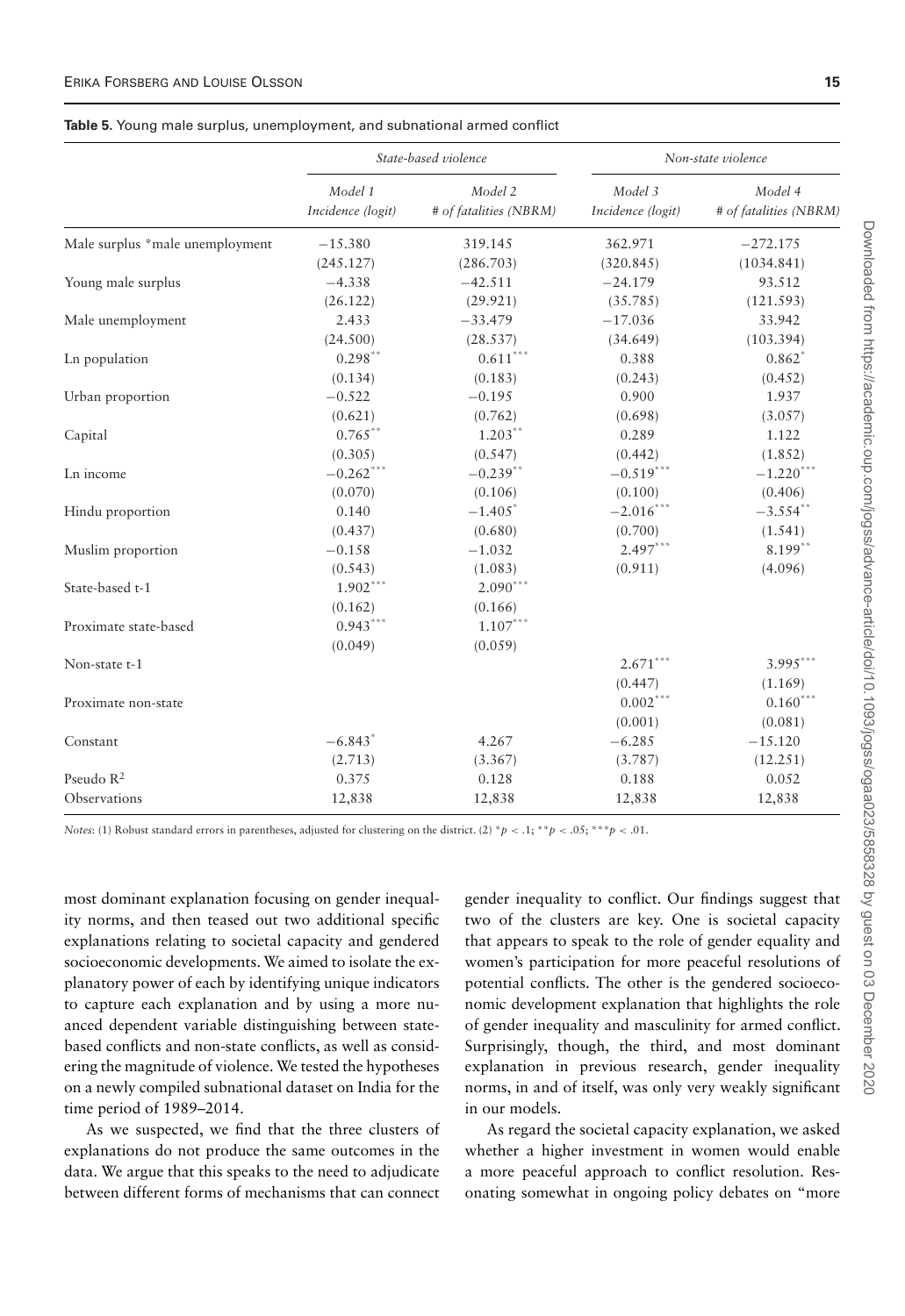women, more peace," the answer to that question is yes. Our results show that educational investment in women correlates with violent conflict being less likely. Importantly, we should be careful not to read an essentialist interpretation into these results; it does not mean that women are more peaceful. Rather, this explanation considers the investment in women as a being a strong indicator of higher levels of societal capacity, such as improved networks and information sharing. This, in turn, could mean the availability of additional resources for handling conflicts more peacefully. This would particularly be the case if it has meant that women are more mobilized around improving women's rights. As observed by Varshney, this has been a political goal in India that has cut across other political and ethnic divides. Hence, it has had an effect of contributing to the creation of cross-cutting networks, which, in turn, can have a pacifying effect [\(Varshney 2003\)](#page-17-27). The positive effect on peace could potentially also stem from an indirect effect where a higher investment in women could be related to stronger state institutions (see also [Bussman 2007\)](#page-16-12). Improved state capacity is an established explanation for a decreased risk of armed conflict. While not possible to examine further with our data, we argue that systematically examining the roles of women's organizations, women's participation, and the relation to the capacity of state institutions for peace is a fruitful future research venue.

As regard the second cluster of explanations that had a strong effect, we looked closer at the suggestion that certain gendered socioeconomic developments do make more young men available for recruitment into armed groups. Although gender can often mistakenly be treated as being synonymous with women, our results support Goldstein's observation that the importance of gender for war might ultimately revolve a bit more around men [\(Goldstein 2001\)](#page-17-3). Gendered socioeconomic trends resulting in a surplus of young men do appear to create certain ripe conditions for armed conflict. That said, there are important differences between state-based and non-statebased conflicts. In our study, the role of a young male surplus is clearly supported for non-state-based conflict but less so for state-based conflicts. In addition, we looked closer at whether it mattered if men were gathered in urbanized areas or if they were unable to fulfill traditional gender roles, i.e., were unemployed or too poor to be able to afford marriage. Here, there is some support that both state-based and non-state conflicts are affected by an excess young male population under conditions where men to a higher degree live in urban areas but not necessarily conditioned by unemployment. In India, this finding is interesting as research suggests that unemployment plays a major role in men's ability to fulfill gender roles, such

as marriage and that being left out of the labor market would make them easier to recruit. We therefore suggest that future research should more closely study recruitment patterns under these conditions, particularly focusing on the role of masculinity for involvement in insurgency.

Concluding, we return to the fact that we also unearthed a puzzling non-result on norms. This is one of the most commonly used explanations in current research. However, when we examined if we are likely to see more armed conflict in areas dominated by higher levels of gender inequality norms, we found little support in our study. This was the case also when using alternative measurements. That does not necessarily mean that we can discount the normative explanation. For one, normative aspects could potentially feed in to the measurement of male surplus if the male surplus is driven in part by a son preference norm or if hyper-masculinist ideals are used in recruitment. For example, the *Bajrang Dal*, the youth wing of the Hindu nationalist *Vishwa Hindu Parishad*, recruits primarily among young men, often in impoverished areas. They are known for participating in riots and lynch mobs targeting religious minorities, especially Muslims. The group uses highly gendered narratives, with elements of honor culture [\(Financial Express 2018\)](#page-16-25). At times, the gendered narrative is also coupled with Hindu nationalism. For instance, in a recent campaign, the group warned that Hindu girls could be trapped by Muslims boys trying to convert them through a "love jihad" and hence recommended parents to restrict the movement of their daughters [\(The Economic Times 2018\)](#page-17-28).

As implied, the explanation on societal capacity focusing on the role of women is also not void of normative dimensions. Inequality norms could affect access to education for girls. That said, as the results from using this indicator on women's education rate apparently differ in effect compared to measurements focusing on the gap between men and women in education access, i.e., male-to-female literacy rates, we must also recognize that this speaks in favor of societal capacity playing an important independent role for peace. It is possible that women can be more active in society if they are more educated, even if the society as a whole still struggles with inequality norms. It is also possible that women thereby can contribute to an increased number of networks and other capacities that enable a more peaceful resolution of conflicts. In all, the normative argument is therefore one that we claim requires more careful consideration. Important insights for such research could be gained from recent survey-based research that is now quickly pro[gressing. For example, a study by](#page-16-8) Bjarnegård, Brounéus, and Melander (2017) dissects norms and identifies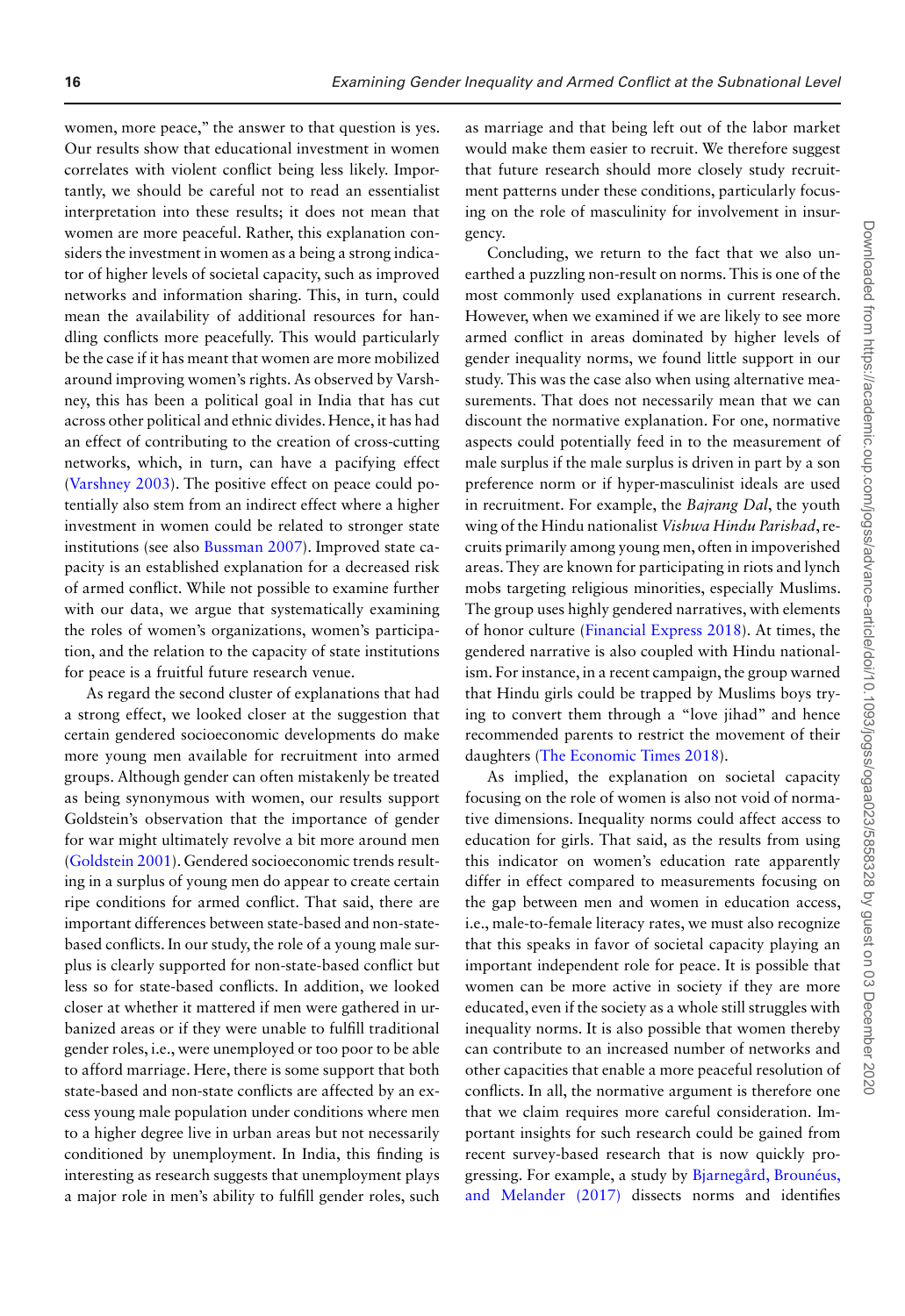different forms of attitudes related to gender inequality. Interestingly, it separates between patriarchal values, ideas of male toughness, and of male privilege and also finds no support for patriarchal norms in themselves effecting the attitudes to violence. Scrutinizing these different types of gender norms, and how they interact with other aspects of gender inequality at the individual and subnational level, is a fruitful venue for future studies.

#### **Acknowledgments**

A number of colleagues have contributed greatly to this article and its many previous iterations. In particular, we thank Kyle Beardsley, Elin Bjarnegård, Erica Chenoweth, Dara Cohen, Joshua Goldstein, Mats Hammarström, Kristine Höglund, Sabrina Karim, Erik Melander, Lynn Nygaard, and Ralph Sundberg. We are also grateful for constructive feedback from the reviewers and editors, which helped improve this manuscript immensely. Financial support from the Swedish Research Council (grant number 2014-04683) is acknowledged.

#### **Supplementary Information**

Supplementary information is available in the *Journal of Global Security Studies* data archive.

#### **References**

- <span id="page-16-23"></span>Alesina, Alberto, Paola Giuliano, and Nathan Nunn. 2013. "On the Origins of Gender Roles: Women and the Plough." *The Quarterly Journal of Economics* 128 (2): 469–530.
- <span id="page-16-10"></span>Best, Rebecca H., Sarah Shair-Rosenfield, and Reed M. Wood. 2019. "Legislative Gender Diversity and the Resolution of Civil Conflict." *Political Research Quarterly* 72 (1): 215–28.
- <span id="page-16-20"></span>Bhaumik, Subir. 2009. *Troubled Periphery: Crisis of India's North East*. New Delhi: Sage.
- <span id="page-16-8"></span>Bjarnegård, Elin, Karen Brounéus, and Erik Melander. 2017. "Honor and Political Violence: Micro-Level Findings from a Survey in Thailand." *Journal of Peace Research* 54 (6): 748– 61.
- <span id="page-16-4"></span>Bjarnegård, Elin, and Erik Melander. 2011. "Disentangling Gender, Peace and Democratization: The Negative Effects of Militarized Masculinity." *Journal of Gender Studies* 20 (2): 139– 54.
- <span id="page-16-13"></span>Bjarnegård, Elin, Erik Melander, Gabrielle Bardall, Karen Brounéus, Erika Forsberg, Karin Johansson, Angela Muvumba Sellström, and Louise Olsson. 2015. "Gender, Peace, and Armed Conflict." In *SIPRI Yearbook*, 101–9. Oxford: Oxford University Press.
- <span id="page-16-6"></span>Buhaug, Halvard, Kristian Skrede, Gleditsch, Helge, Holtermann, Gudrun, Østby, and Andreas Forø Tollefsen. 2011.

"It's the Local Economy, Stupid! Geographic Wealth Dispersion and Conflict Outbreak Location." *Journal of Conflict Resolution* 55 (5): 814–40.

- <span id="page-16-16"></span>Buhaug, Halvard, and Henrik Urdal. 2013. "An Urbanization Bomb? Population Growth and Social Disorder in Cities." *Global Environmental Change* 23 (1): 1–10.
- <span id="page-16-12"></span>Bussman, Margit. 2007. "Gender Equality, Good Governance, and Peace." Prepared for presentation at the SGIR meeting, Turin, September 12–15.
- <span id="page-16-0"></span>Caprioli, Mary. 2000. "Gendered Conflict." *Journal of Peace Research* 37 (1): 53–68.
- <span id="page-16-1"></span>-. 2005. "Primed for Violence: The Role of Gender Inequality in Predicting Internal Conflict." *International Studies Quarterly* 49 (2): 161–78.
- <span id="page-16-2"></span>Caprioli, Mary, and Mark A. Boyer. 2001. "Gender, Violence, and International Crisis." *Journal of Conflict Resolution* 45 (4): 503–18.
- <span id="page-16-17"></span>Census of India. 1991. *Census of India, 1991, Full Set of Tables*. Office of the Registrar General & Census Commissioner.
- <span id="page-16-18"></span>———. 2001. *Census Data Online*. Office of the Registrar General & Census Commissioner. [http://www.censusindia.gov.in/.](http://www.censusindia.gov.in/)
- <span id="page-16-19"></span>-. 2011. Census Data Online. Office of the Registrar General & Census Commissioner. [http://www.censusindia.gov.in/.](http://www.censusindia.gov.in/)
- <span id="page-16-21"></span>Clark, Shelley. 2000. "Son Preference and Sex Composition of Children: Evidence from India." *Demography* 37 (1): 95–108.
- <span id="page-16-22"></span>Croicu, Mihai, and Ralph Sundberg. 2017. *UCDP GED Codebook Version 18.1*. Uppsala: Department of Peace and Conflict Research.
- <span id="page-16-11"></span>Dahlum, Sirianne, and Tore Wig. 2018. "Peace Above the Glass Ceiling: The Historical Relationship Between Female Political Empowerment and Civil Conflict." Working Paper series 2018:77, The Varieties of Democracy Institute.
- <span id="page-16-5"></span>Demeritt, Jacqueline H. R., Angela D. Nichols, and Eliza G. Kelly. 2014. "Female Participation and Civil War Relapse." *Civil Wars* 16 (3): 346–68.
- <span id="page-16-9"></span>Den Boer, Andrea M., and Valerie M. Hudson. 2004. "The Security Threat of Asia's Sex Ratios." *SAIS Review* 24 (2): 27–43.
- <span id="page-16-14"></span>Eck, Kristine. 2009. "From Armed Conflict to War: Ethnic Mobilization and Conflict Intensification." *International Studies Quarterly* 53 (2): 369–88.
- <span id="page-16-24"></span>Elfversson, Emma, Ivan Gusic, and Kristine Höglund. 2019. "The Spatiality of Violence in Post-War Cities." *Third World Thematics: A TWQ Journal* 4 (2–3): 81–93.
- <span id="page-16-25"></span>Financial Express. 2018. Alert! Bajrang Dal's Warning to Couples on Valentine's Day, Find Out What the Outfit Plans to Do to Lovebrids. *Financial Express*, February 14.
- <span id="page-16-3"></span>Gizelis, Theodora-Ismene. 2009. "Gender Empowerment and United Nations Peacebuilding." *Journal of Peace Research* 46 (4): 505–23.
- <span id="page-16-7"></span>-. 2011. "A Country of Their Own: Women and Peacebuilding." *Conflict Management and Peace Science* 28 (5): 522–42.
- <span id="page-16-15"></span>Gizewski, P., and T. Homer-Dixon. 1995. *Urban Growth and Violence: Will the Future Resemble the Past?* Occasional Paper, Project on Environment, Population and Security, Washington, DC: American Association for the Advancement of Science and the University of Toronto.